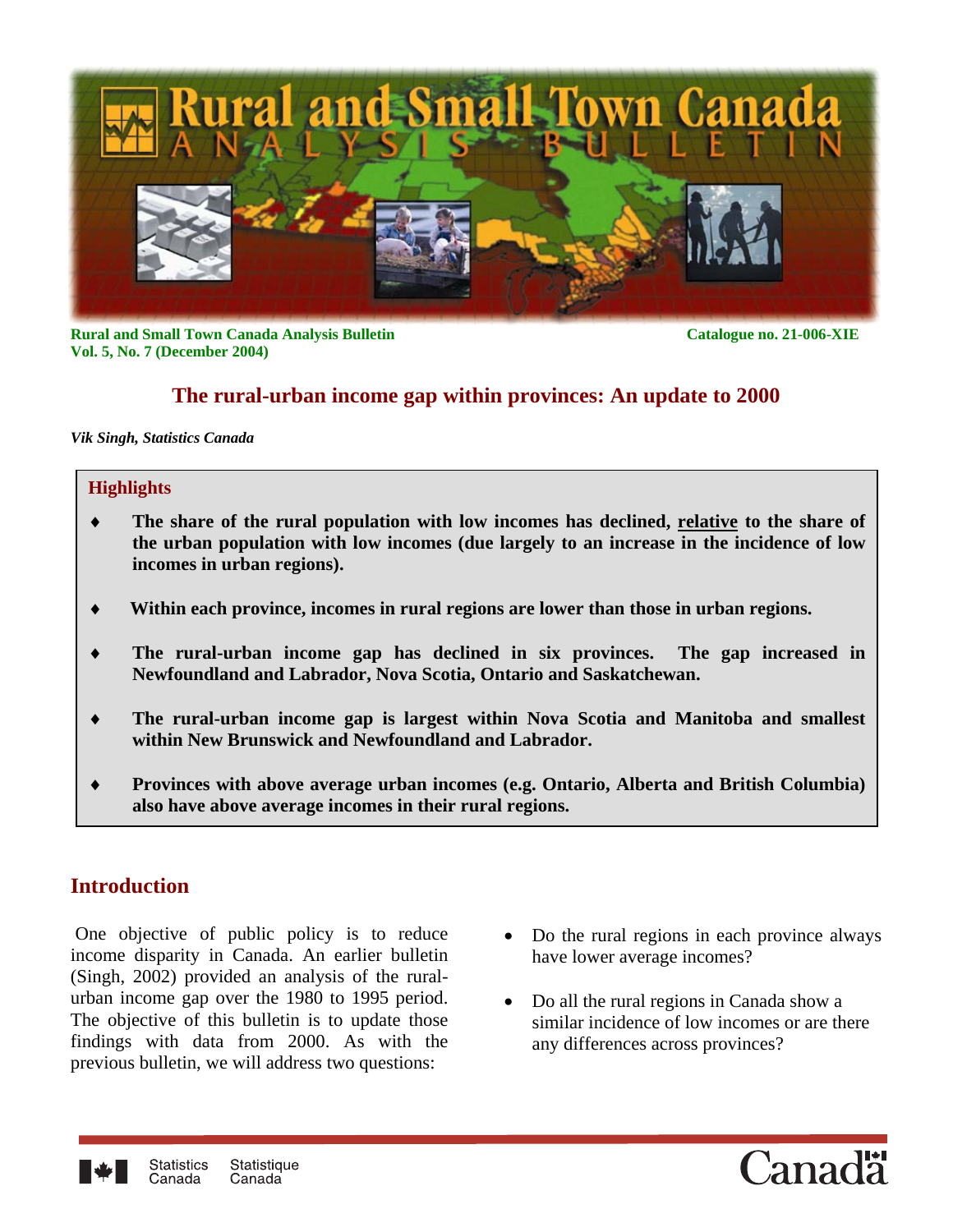#### **Rural and Small Town Canada Analysis Bulletin**

ISSN 1481-0964 ISBN 0-662-38876-3

Editor: Ray D. Bollman Associate Editor: Neil Rothwell

Published in collaboration with The Rural Secretariat, Agriculture and Agri-Food Canada. The *Rural and Small Town Canada Analysis Bulletin* is an occasional publication of the Agriculture Division of Statistics Canada. It is available without charge at http://www.statcan.ca/cgi-bin/downpub/freepub.cgi.

#### **Contact the Agriculture Division at:**

Agriculture Division, Statistics Canada Ottawa, Ontario K1A 0T6

Toll free telephone number: 1 800 465-1991

 Internet: agriculture@statcan.ca Fax: (613) 951-3868

Editorial Committee: Denis Chartrand, Ross Vani, Norah Hillary, Heather Clemenson, Aurelie Morgan, Richard Levesque, Deborah Harper, Gaye Ward and Tom Vradenburg.

Special thanks to: Josée Bourdeau

Published by authority of the Minister responsible for Statistics Canada. © Minister of Industry, 2004.

All rights reserved. No part of this publication may be reproduced, stored in a retrieval system or transmitted in any form or by means, electronic, mechanical, photocopying, recording or otherwise without prior written permission from: Pricing and Licensing Section, Marketing Division, Statistics Canada, Ottawa, Ontario, Canada K1A 0T6.

#### **Note of appreciation**

Canada owes the success of its statistical system to a long-standing partnership between Statistics Canada, the citizens of Canada, its businesses, governments and other institutions. Accurate and timely statistical information could not be produced without their continued cooperation and goodwill.

#### **Standards of service to the public**

Statistics Canada is committed to serving its clients in a prompt, reliable and courteous manner and in the official language of their choice. To this end, the agency has developed standards of service which its employees observe in serving its clients. To obtain a copy of these service standards, please contact Statistics Canada toll free at 1 800 263-1136.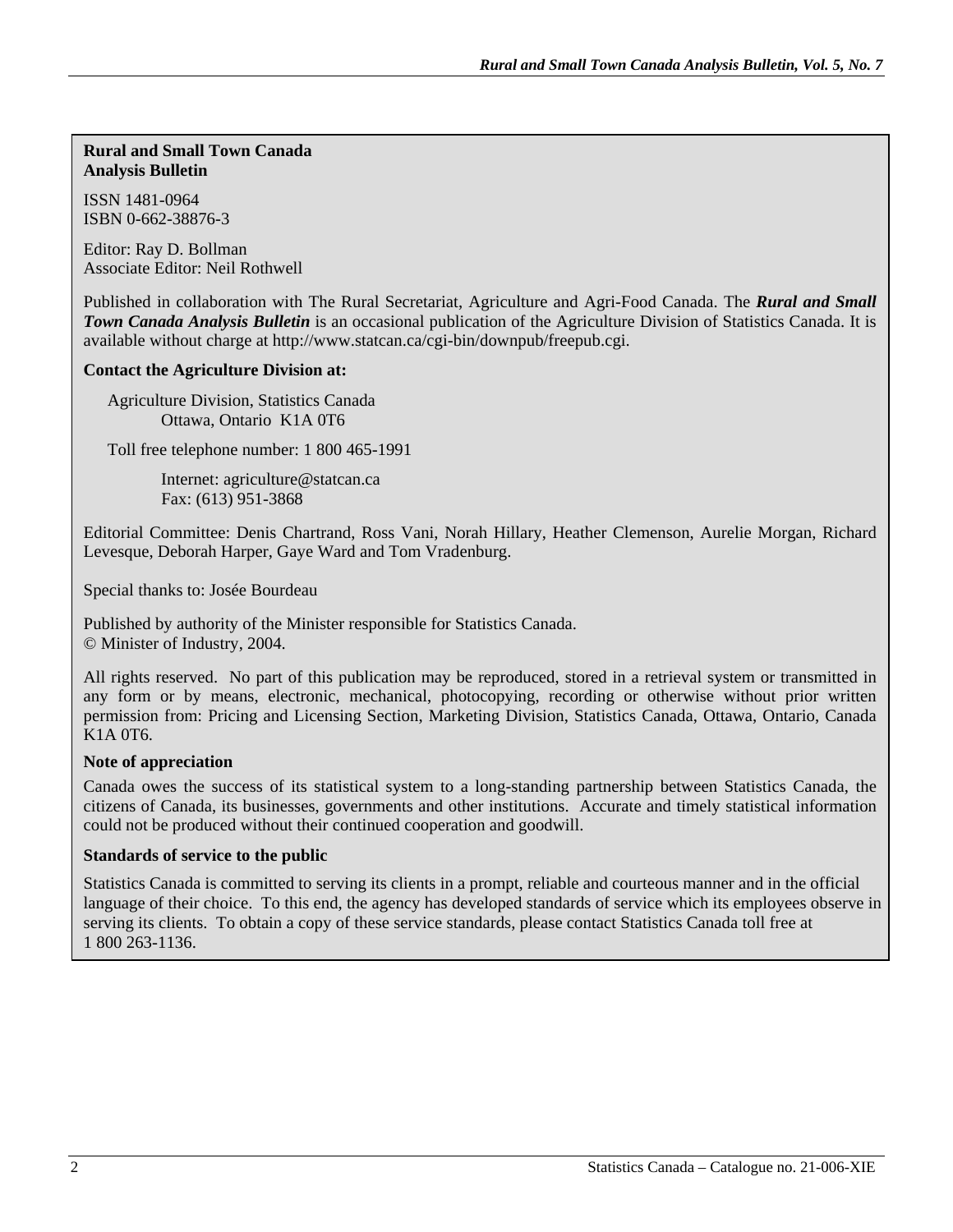## **Background**

As with the previous study, we consider "income disparity" in terms of the absolute income gap between the rural and urban regions within and between each of the Canadian provinces. All income figures are measured in constant dollars  $(i.e.$  after adjusting for inflation<sup>1</sup>). The income gap is further investigated by looking at the incidence and the change in the incidence of low incomes among individuals living in the rural regions across provinces. The low income cut-off (LICO) measure is used to measure the relative income gap or incidence of low income in rural regions  $\arccos$  Canadian provinces<sup>2</sup>. It should be mentioned that LICOs are not suitable to measure poverty (i.e. they are not intended to identify who are poor<sup>3</sup>). On the other hand, they reflect a consistent and well-defined methodology used to identify those who are substantially worse off than the average. LICOs have been widely used by analysts to study the characteristics of relatively worse off individuals and families in Canada. In this paper, we use LICOs to highlight the incidence of low income across Canadian provinces by calculating and analyzing the percent of individuals living below the low income cut-off.

1

<sup>1.</sup> Throughout this paper, we shall use 2000 as the base year for conversion to constant dollars as the 2001 Census of Population enumerated income data for the 2000 calendar year.

<sup>2.</sup> We should note that LICO differs by urbanisation class, largely due to the lower cost (especially lower housing cost) in rural areas. The LICO therefore accounts for these variations. See Cotton (2001) for a detailed explanation of how LICO is calculated for each urbanisation class. Note that the LICO level for a given urbanisation class, e.g. "rural" is used across Canada and thus there is no adjustment for differences in living costs within rural Canada.

<sup>3</sup>. For further discussion, see Fellegi (1997).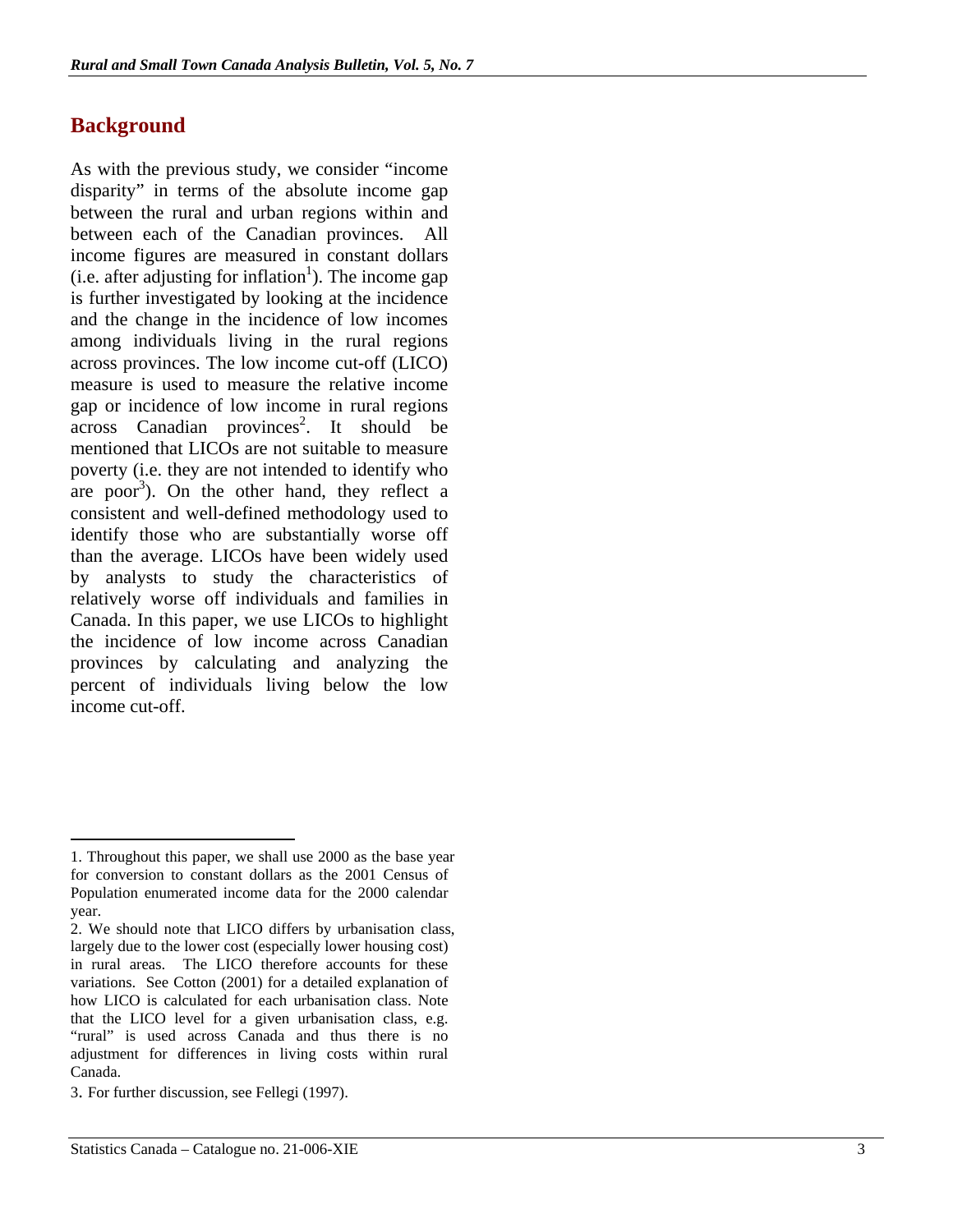## **Box 1: Definitions**

**Census Consolidated Subdivisions (CCS):** is a grouping of census subdivisions. Generally, smaller more urban census subdivisions (towns, villages, etc.) are combined with surrounding, larger, more rural subdivisions to create a geographical level between the census subdivision and the census division.

**Rural:** The term "rural" in this paper refers to "predominantly rural regions" across Canada. The OECD defines a region as "predominantly rural (PR)" if more than 50 percent of the population lives in rural communities. A "community" is defined as rural if the population density is less than 150 individuals per square kilometre. We apply this definition of rural using the census consolidated subdivision (CCS) as the community and census divisions as the region. For further details, see du Plessis *et al*. (2001).

Urban: The term "urban" in this paper refers to "predominantly urban and intermediate regions" across Canada. Regions are classified as "predominantly urban" if less than 15 percent of the individuals live in rural communities and are classified as "intermediate" if 15 to 50 percent of the individuals live in rural communities. Thus, regions are classified as "predominantly urban and intermediate" if less than 50 percent of the population lives in rural communities. For further details, see du Plessis *et al.* (2001).

**Incidence of low income:** is the proportion or percent of members of economic families or unattached individuals who are living below the Statistics Canada measure of low income (i.e. below the low income cut-off or LICO).

**Economic family:** refers to a group of two or more persons who live in the same dwelling and are related to each other by blood, marriage, common-law or adoption.

**Low income cut-off (LICO):** is an income threshold below which a family is likely to devote a larger share of its income to the necessities of food, shelter and clothing than an average family would. Specifically, the threshold is defined as the income below which a family is likely to spend 20 percentage points more of its income on food, shelter and clothing than an average family. When the cut-off was first established on the basis of the 1959 Family Expenditures Survey, an average family spent 50 percent of its pre-tax income on these necessities. Twenty points were added to this percentage on the assumption that a family spending 70 percent of its income on these items would be in "straitened circumstances". The income level associated with this 70 percent threshold was then converted into a set of LICOs for each urbanisation class. LICOs are established using data from Statistics Canada's Family Expenditure Survey, now known as the Survey of Household Spending.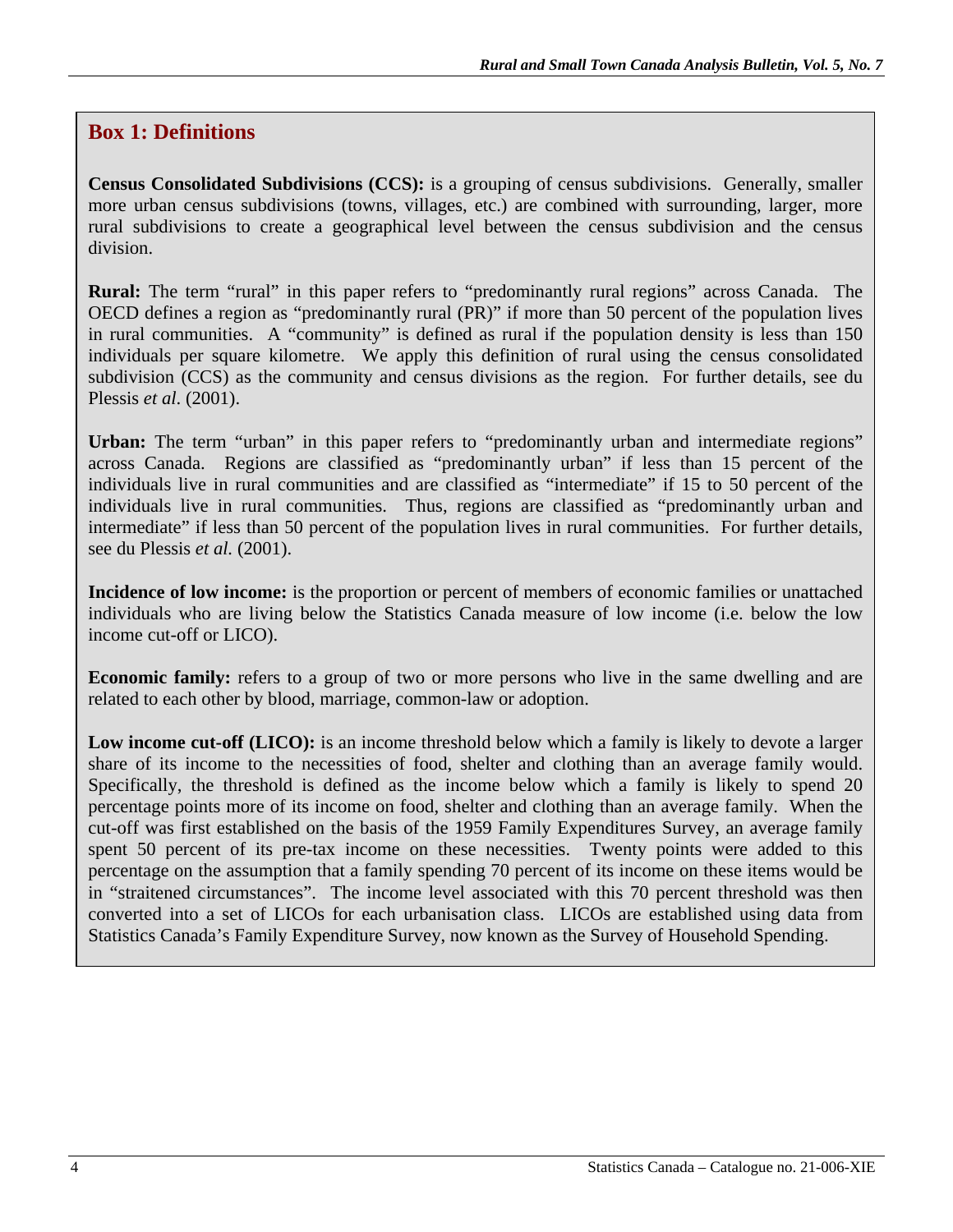# **Data**

We look at the data from the Census of Population for 1981, 1986, 1991, 1996 and 2001 and use the OECD classification of "predominantly rural" and "predominantly urban and intermediate" to identify rural and urban regions respectively (see Box 1). The building block for this definition of rural and urban regions is the census division and each census division may have individuals living in a number of urbanisation classes. Our analysis of the incidence of low income is derived from the tabulation of the individual data, where each household is coded as "above" or "below" LICO according to household income. The LICOs are in turn determined by the urbanisation class in which the household is located within the census division.

## **Per capita income across provinces**

## **Provincial rural regions**

The per capita income in the rural regions of Canada's three highest income provinces, British Columbia, Alberta and Ontario, consistently exceeded the rural per capita income in each of the other provinces over the period 1980–2000 (Figure 1 and Appendix Table 1). There is a wide range in per capita income in predominantly rural regions across the provinces – from \$19,216 in predominantly rural regions of British Columbia to \$13,103 in predominantly rural regions of Newfoundland and Labrador (average for 1980– 2000 in constant \$2000).

Rural income increased in each province between 1980 and 2000. New Brunswick had the strongest rural income growth (8.7 percent per year) and rural regions in Saskatchewan experienced the weakest rural income growth (2.3 percent per year) from 1980 to 2000.

In the first intercensal period, 1980 to 1985, overall Canadian rural per capita incomes increased only marginally (0.4 percent), which was mainly due to the recession of the early 1980s. At the provincial level, this period produced mixed results. Prince Edward Island, Nova Scotia, New Brunswick, Ontario and Manitoba experienced growth in their rural incomes while the remaining provinces experienced declines.

In the second intercensal period, 1985 to 1990, overall Canadian rural per capita income showed a healthy growth rate of 14.2 percent. All provinces experienced rural income growth due to the end of the recession in the Canadian economy.

In the third intercensal period, 1990 to 1995, rural income declined by 1.2 percent at the Canada level with most of the provinces experiencing stagnant or declining incomes.

In the fourth intercensal period, 1995 to 2000, rural income increased by 11 percent at the Canada level with most of the provinces experiencing double-digit increase in their rural incomes.

New Brunswick was the only province where rural per capita income grew at a higher rate than the average Canadian rural per capita income during each of the four intercensal periods.

The Atlantic Provinces ranked at the top for rural income growth for the 1980–2000 period, led by New Brunswick. Since most of the Atlantic Provinces had lower per capita income in 1980, this meant that they experienced a larger 'catchup effect' leading to higher rural per capita income growth than the other provinces. Ontario which had high rural per capita income, also showed strong growth over the 1980 to 2000 period and was ranked fifth. On the other hand, provinces such as British Columbia and Alberta with higher per capita rural incomes showed only marginal growth rates and were ranked at the bottom. It is interesting to note that Saskatchewan, which had low per capita rural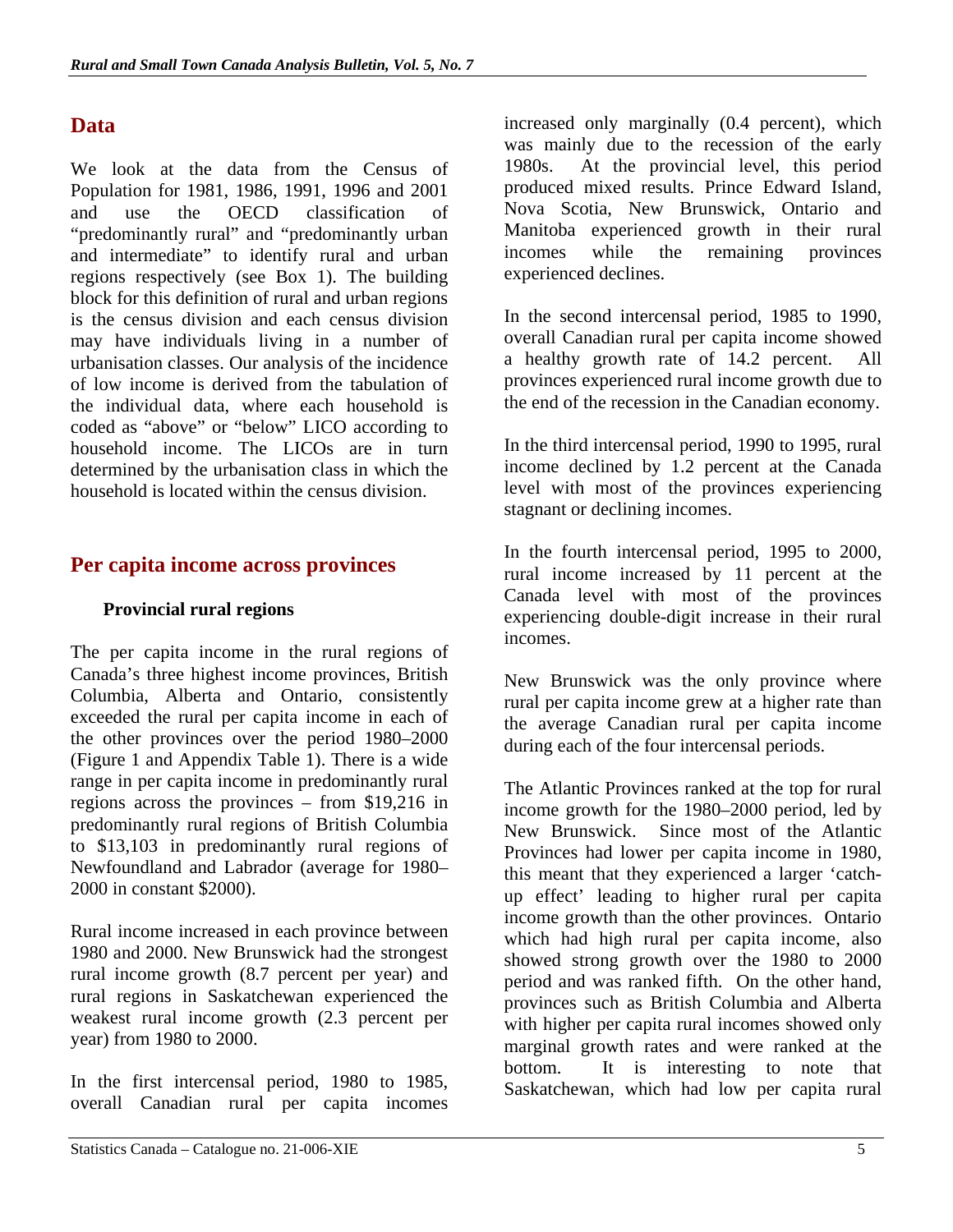income over the last 5 census years, experienced only marginal growth over the 1980 to 2000 period and thus showed a relative decline in the economic prosperity in its rural regions, compared to the average Canadian rural region. This may be attributed, in part, to the decline in agricultural prices, which constrained income growth in its rural regions.

## **Provincial urban regions**

Ontario and British Columbia were the only provinces with urban per capita income above the Canadian urban per capita income in each of the last 5 census years (Figure 2 and Appendix Table 1). On the other hand, urban regions of Quebec, New Brunswick and Newfoundland and Labrador were at the bottom of the list reporting lower urban per capita income than the other provinces over most of the last 5 census years.

We find a similar ranking of provinces in terms of their urban per capita income as we found regarding their rural per capita income – Alberta, British Columbia and Ontario rank at the top and New Brunswick and Newfoundland and Labrador rank at the bottom in terms of both urban and rural per capita incomes.

Looking at each intercensal period, Canadian urban per capita income grew around 2 percent and 10 percent over 1980–1985 and 1985–1990 respectively, it declined by 5 percent over 1990– 1995 and grew by 14 percent over 1995–2000. During the 1980–1985 period, all the provinces except Saskatchewan, Alberta and British Columbia, experienced a positive growth in their urban per capita income. The period 1985–1990 produced a double-digit increase in the urban per capita incomes of Newfoundland and Labrador, New Brunswick, Quebec, Ontario and British Columbia. The remaining provinces experienced lower but still positive growth rates. During 1990–1995, all the provinces experienced a decline in their urban per capita incomes, whereas

all provinces experienced an increase in urban incomes over 1995–2000.

Comparing the growth in per capita income in urban and rural regions, we find that the rankings are similar. The Atlantic Provinces rank at the top while Alberta, British Columbia and Saskatchewan rank at the bottom in terms of urban and rural income growth.

## **Rural-urban gap in per capita income within provinces**

During the overall 1980 to 2000 period, the ruralurban gap at the Canada level has ranged from a high of \$4,821 (in 1985) to a low of \$3,725 (in 1995) in favour of urban regions (Figure 3 and Appendix Table 1). There is a wide range in the size of the rural-urban per capita income gap across the provinces, ranging from \$2,586 in New Brunswick to \$5,242 in Nova Scotia in favour of urban regions (average for 1980–2000 in constant \$2000). Nova Scotia and Manitoba had the largest rural-urban gap in per capita incomes.

The rural-urban per capita income gap within most of the provinces was consistently smaller than the overall Canadian rural-urban per capita income gap over the last 5 census years. The exceptions were Alberta in 1980 and 2000, Manitoba in 1980, 1985, 1995 and 2000 and Nova Scotia in all periods. (All of Prince Edward Island is classified as a predominantly rural region and thus a rural-urban income gap was not calculated for Prince Edward Island.)

During the 1980 to 1985 period, the rural-urban per capita income gap increased for most of the provinces since the urban incomes increased at a faster rate than the rural incomes. This gap then narrowed marginally during the 1985–1990 period for most of the provinces. The rural per capita incomes grew at a faster rate than the urban per capita incomes. The gap closed within each province in the 1990 to 1995 period. This was mainly because the urban per capita incomes fell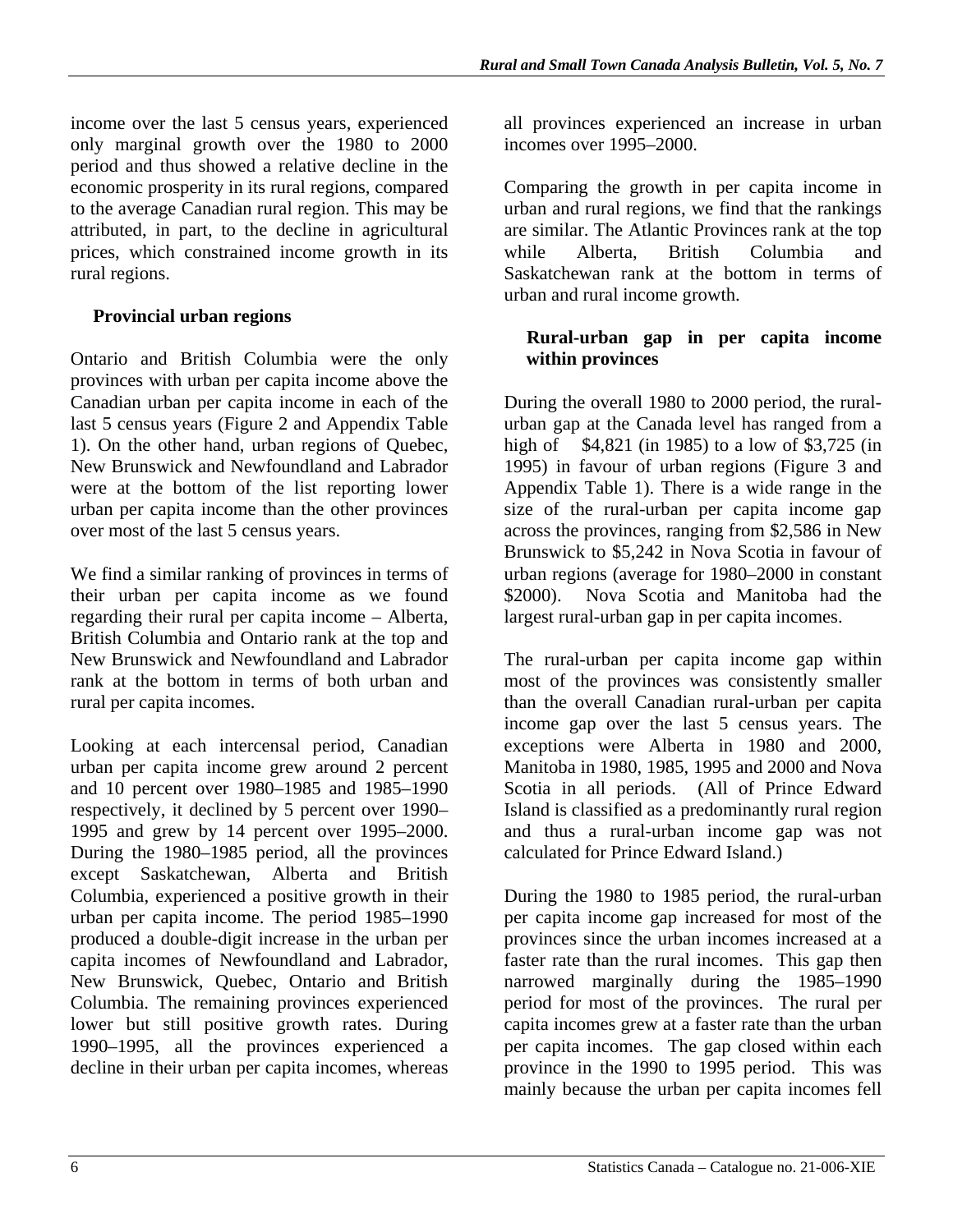faster than the rural per capita incomes, i.e. the impact of recession was more severe in urban regions than the rural regions. This trend was reversed during the 1995-2000 period, when the gap increased for all the provinces. This was mainly because the urban per capita incomes rose faster than the rural per capita incomes. Overall the income gap between rural and urban regions increased seven percent from 1980 to 2000. Similar results were observed at the census division level in a study by Alasia and Rothwell (2003).

Looking at a longer time frame from 1980 to 2000, we find that whereas Newfoundland and Labrador, Nova Scotia, Ontario, Manitoba, Saskatchewan and Alberta experienced an increase in the rural-urban per capita income gap, the rest of the provinces experienced a decline. New Brunswick had the largest decline whereas Newfoundland and Labrador experienced the largest increase in the rural-urban per capita income gap.

It is interesting to note that the smallest and largest rural-urban income gap was found in the Atlantic provinces – the smallest was within New Brunswick and the largest was within Nova Scotia (on average over 1980–2000).

# **The incidence of low income among individuals<sup>4</sup>**

# **Provincial rural regions**

Over the last five census years, the incidence of low incomes in rural regions was consistently higher in Newfoundland and Labrador, Nova Scotia, New Brunswick, Quebec and Saskatchewan, compared to the other provinces (Figure 4 and Appendix Table 2). On the other hand, Ontario, which had relatively high rural and urban per capita income, reported a consistently lower incidence of low income in their rural regions.

The incidence of low income in rural regions followed the cycle of the Canadian economy. It rose for the majority of the provinces during the economic recession of the early 1980s, fell for all the provinces over 1985–1990, rose again for all provinces except Saskatchewan over 1990–1995 and fell over 1995–2000. Overall, over 1980– 2000, the incidence of low income in rural regions declined for all provinces, except British Columbia.

# **Provincial urban regions**

Ontario and Nova Scotia had a lower urban incidence of low income in each census year, compared to the Canadian average urban region, whereas Quebec and Manitoba had a higher urban incidence of low income (Figure 5 and Appendix Table 2).

All the provinces, except Newfoundland and Labrador, had an overall increase in the percent of urban individuals below the LICO over the period 1980–2000. This was in sharp contrast to the negative trend noticed for the percent of individuals below the LICO in rural regions. Thus, the incidence of low income showed a decline in rural regions while it rose in the urban regions.

Comparing 1980 to 2000, the largest percentage point increase in the urban incidence of low income occurred in British Columbia.

<sup>1</sup> 4. In this paper, the term "individuals" refers to "members of economic families" and "unattached individuals".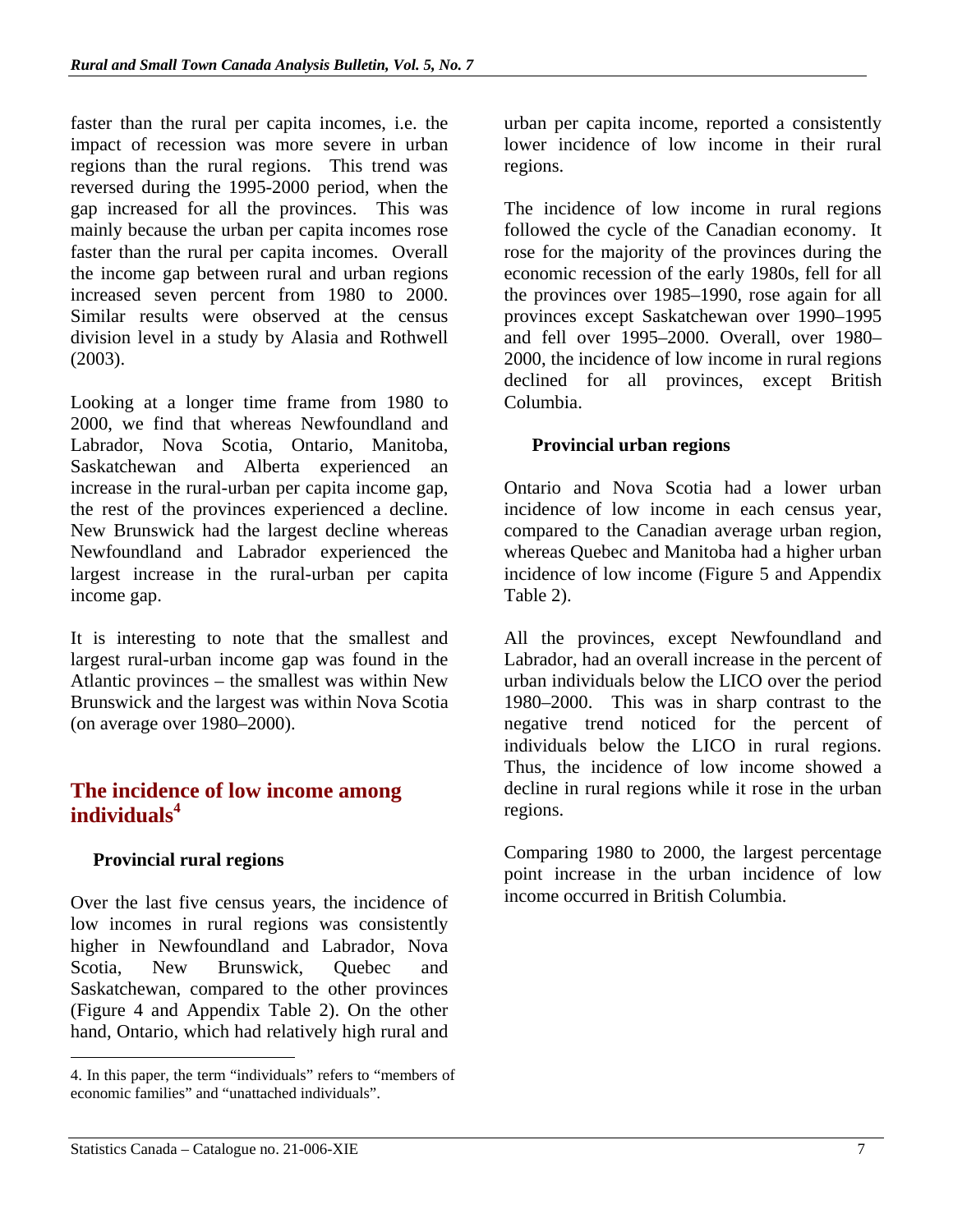#### **Rural – urban differences in the incidence of low incomes**

In most provinces in 1980, the rural incidence of low incomes was larger than the urban incidence of low incomes (Figure 6 and Appendix Table 2). Over time, the incidence of low incomes in rural regions has declined relative to the incidence of low incomes in urban regions. This shift is substantial – note that only two provinces (British Columbia and Quebec) had a smaller incidence of low income in rural regions compared to urban regions in 1980 whereas all provinces except Nova Scotia and Newfoundland and Labrador had a smaller incidence of low incomes in rural regions compared to urban regions in 2000. This result is due to an increasing incidence of low incomes in urban areas and not due to a declining incidence of low incomes in rural areas.

The increase in incidence of low income in urban areas can be attributed to many factors. According to Heisz (2000), the increase in low income intensity occurred due to a lack of rise in market income and a decline in transfers received by lowincome families, particularly the decline in Employment Insurance benefits.

## **Conclusions**

Within each province, incomes in rural regions are lower than those in urban regions. Provinces with above average urban incomes (e.g. Ontario, Alberta and British Columbia) also have above average incomes in their rural regions.

The rural-urban income disparity is largest within Nova Scotia and Manitoba and smallest within New Brunswick and Newfoundland and Labrador.

The rural-urban income gap has declined in six provinces. The gap increased in Newfoundland and Labrador, Nova Scotia, Ontario and Saskatchewan. For Canada as a whole, the ruralurban gap also slightly widened between 1980 and 2000.

The share of the rural population with low incomes has declined, relative to the share of urban population with low incomes (due largely to an increase in the incidence of low incomes in urban regions).

Thus, rural income disparities are decreasing within most provinces because the rural-urban income gap is decreasing and because the incidence of low incomes in rural regions is declining, relatively.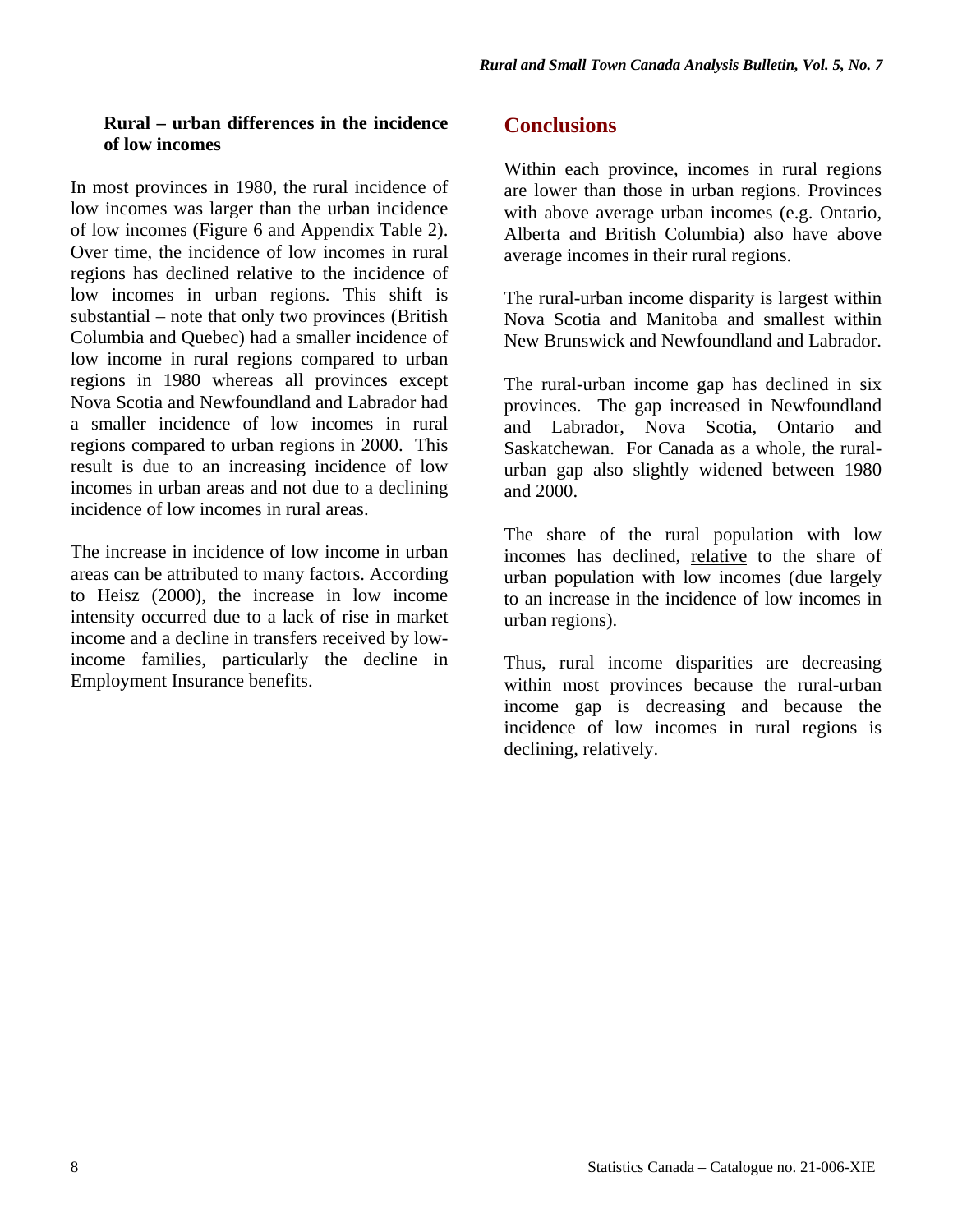#### **Rural per capita income shows a consistent pattern across the provinces over time Figure 1**



*Note:* All of Prince Edward Island is designated as a predominantly rural region. *Source:* Statistics Canada. Census of Population, 1981 - 2001.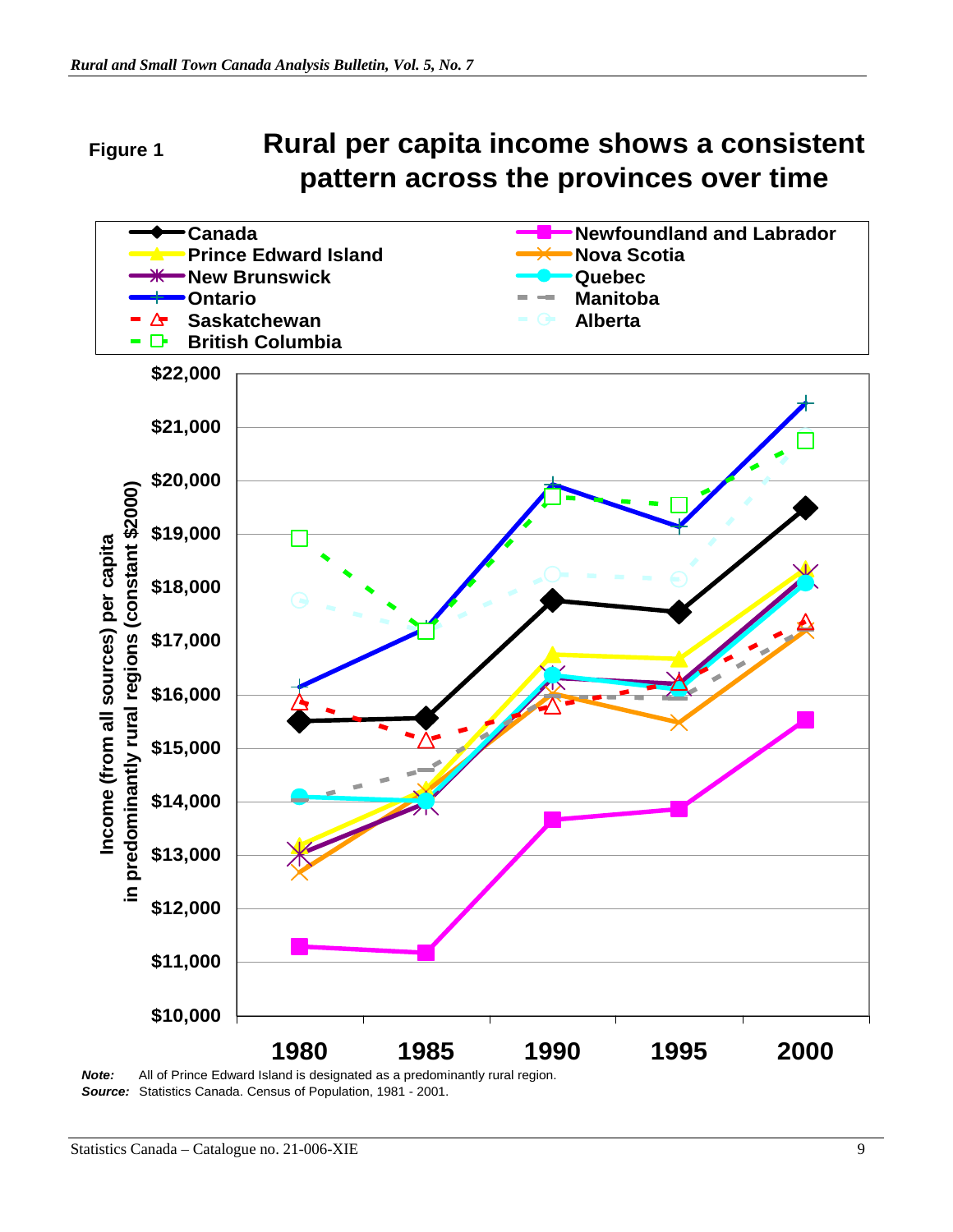#### **Urban per capita income shows a consistent pattern across the provinces over time Figure 2**



*Note:* All of Prince Edward Island is designated as a predominantly rural region. *Source:* Statistics Canada. Census of Population, 1981 - 2001.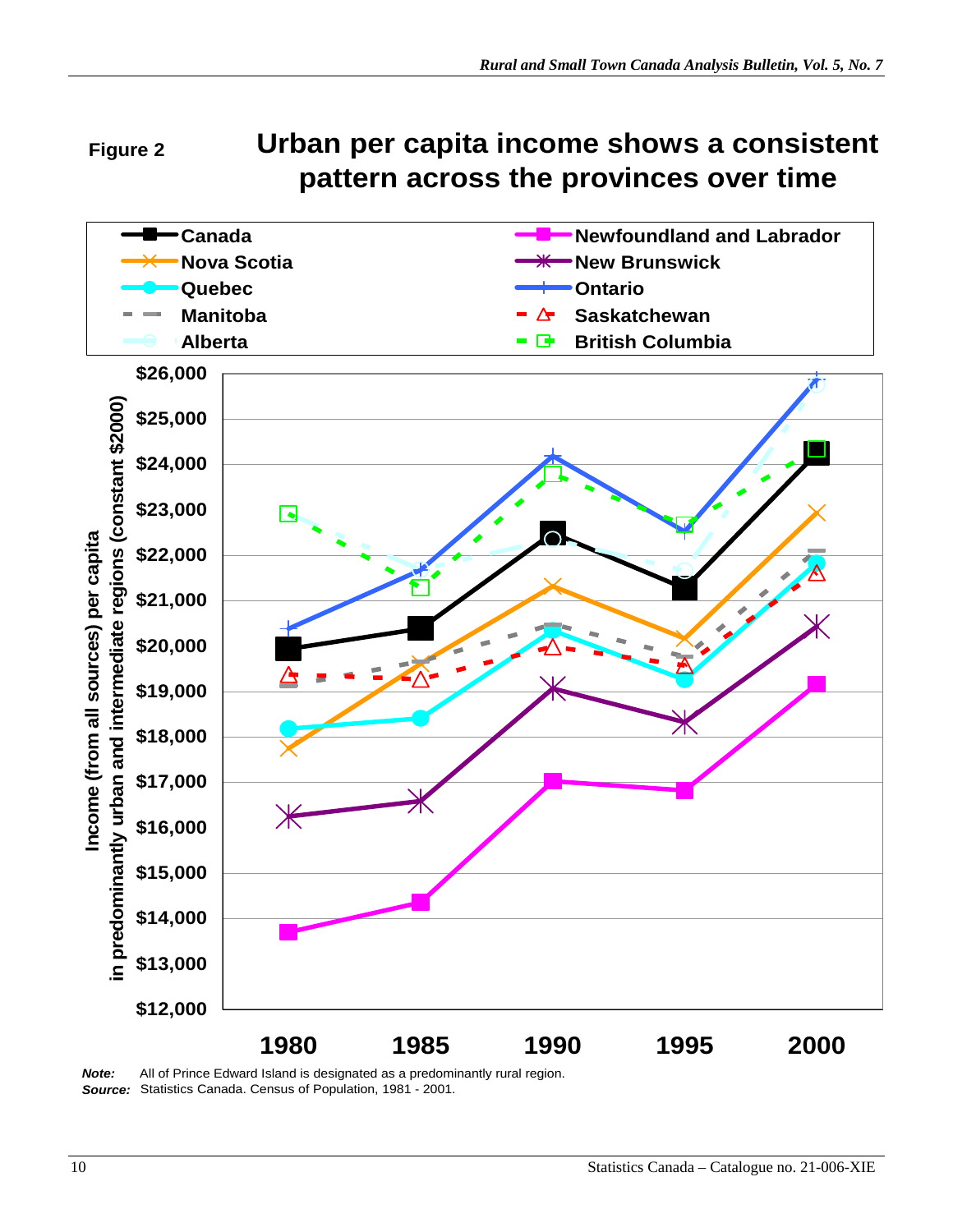#### **Consistent pattern (New Brunswick-small, Nova Scotia-large) of rural-urban income gap in per capita income within each province over time Figure 3**



*Source:* Statistics Canada. Census of Population, 1981 - 2001.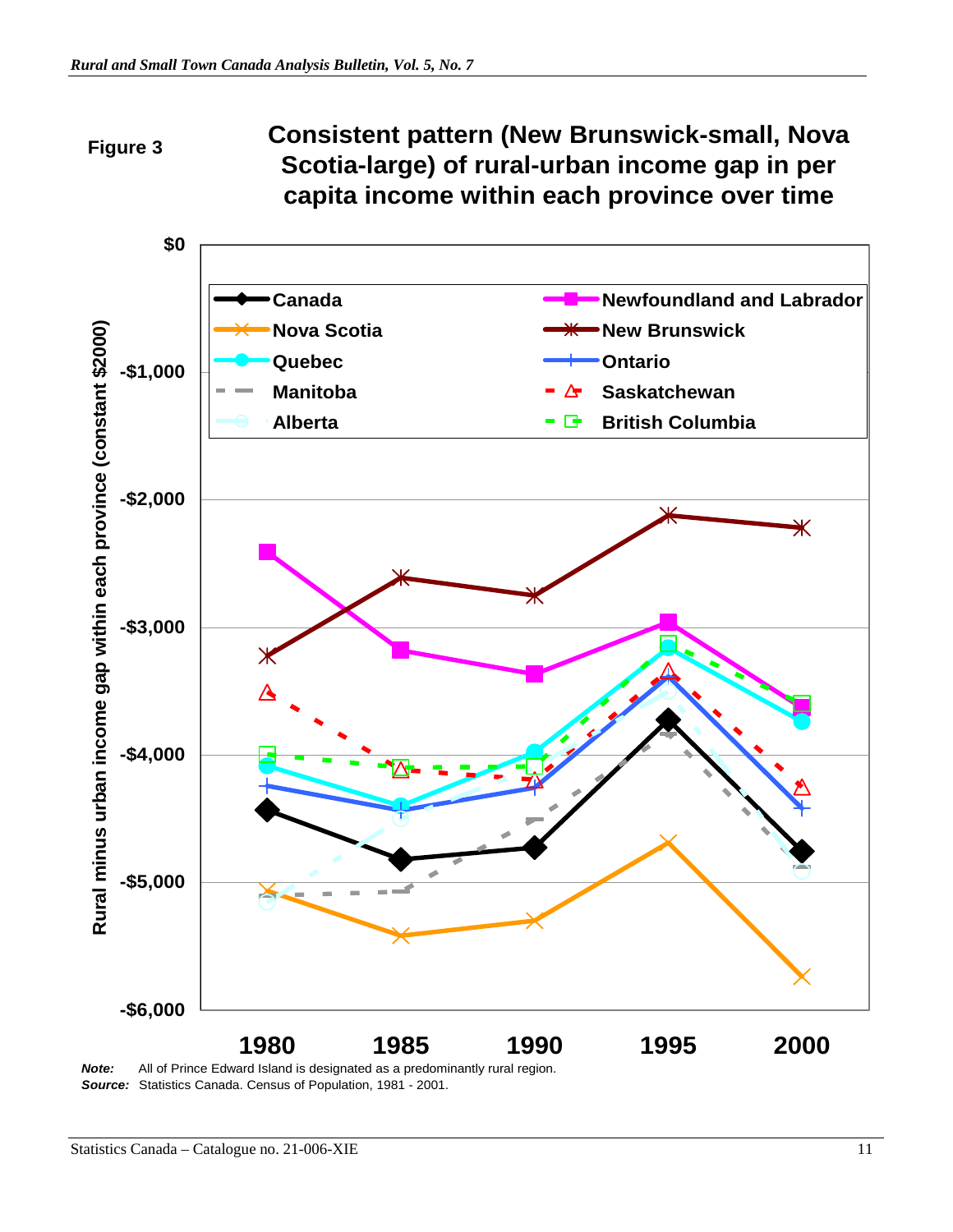

# **Consistent pattern (Newfoundland and Labrador-high, Ontario-low) of incidence of low income in rural regions within each province over time**



*Source:* Statistics Canada. Census of Population, 1981 - 2001.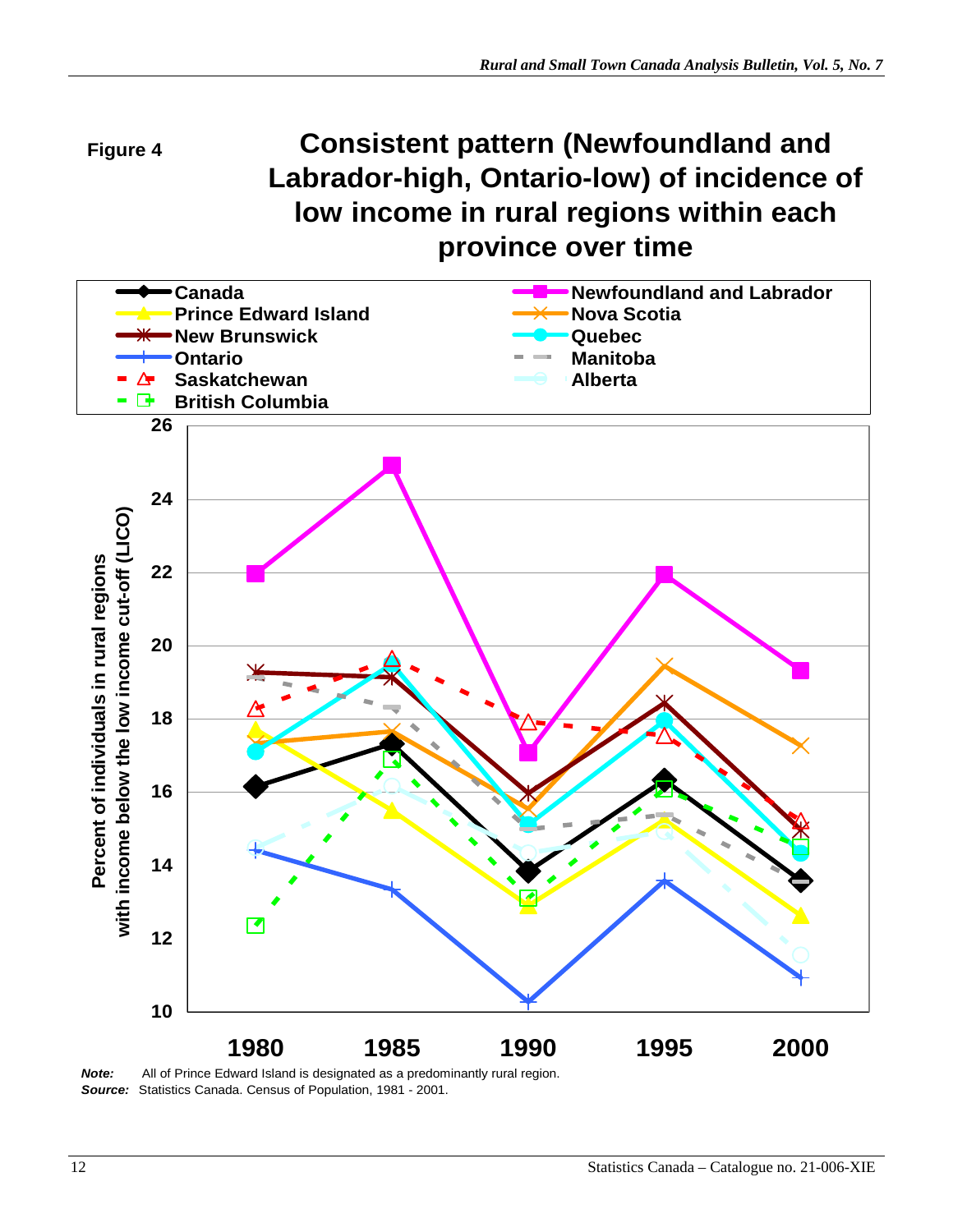

*Note:* All of Prince Edward Island is designated as a predominantly rural region. *Source:* Statistics Canada. Census of Population, 1981 - 2001.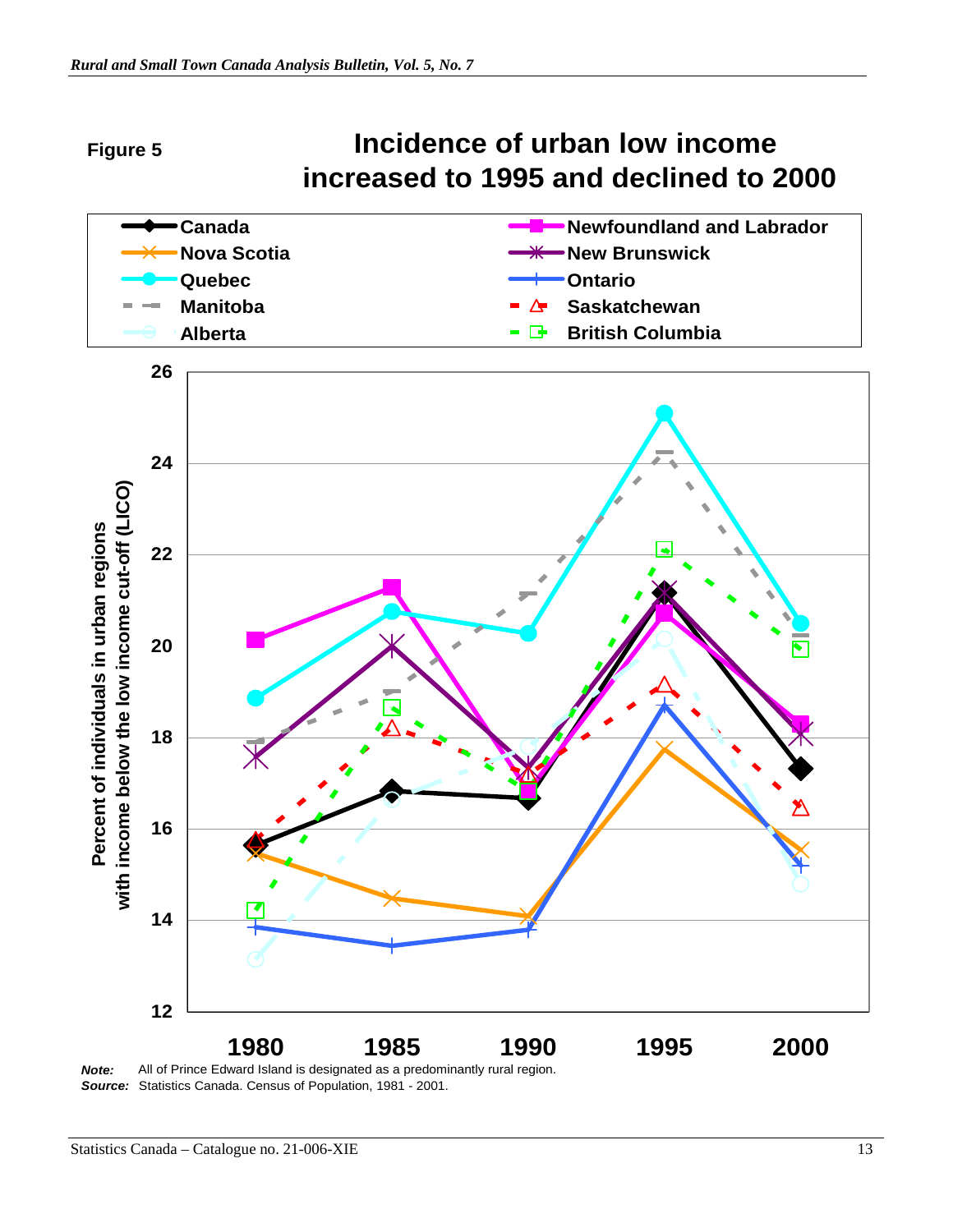**Figure 6**

**Incidence of low income in rural regions, relative to urban regions, decreased in each province**



*Source:* Statistics Canada. Census of Population, 1981 - 2001.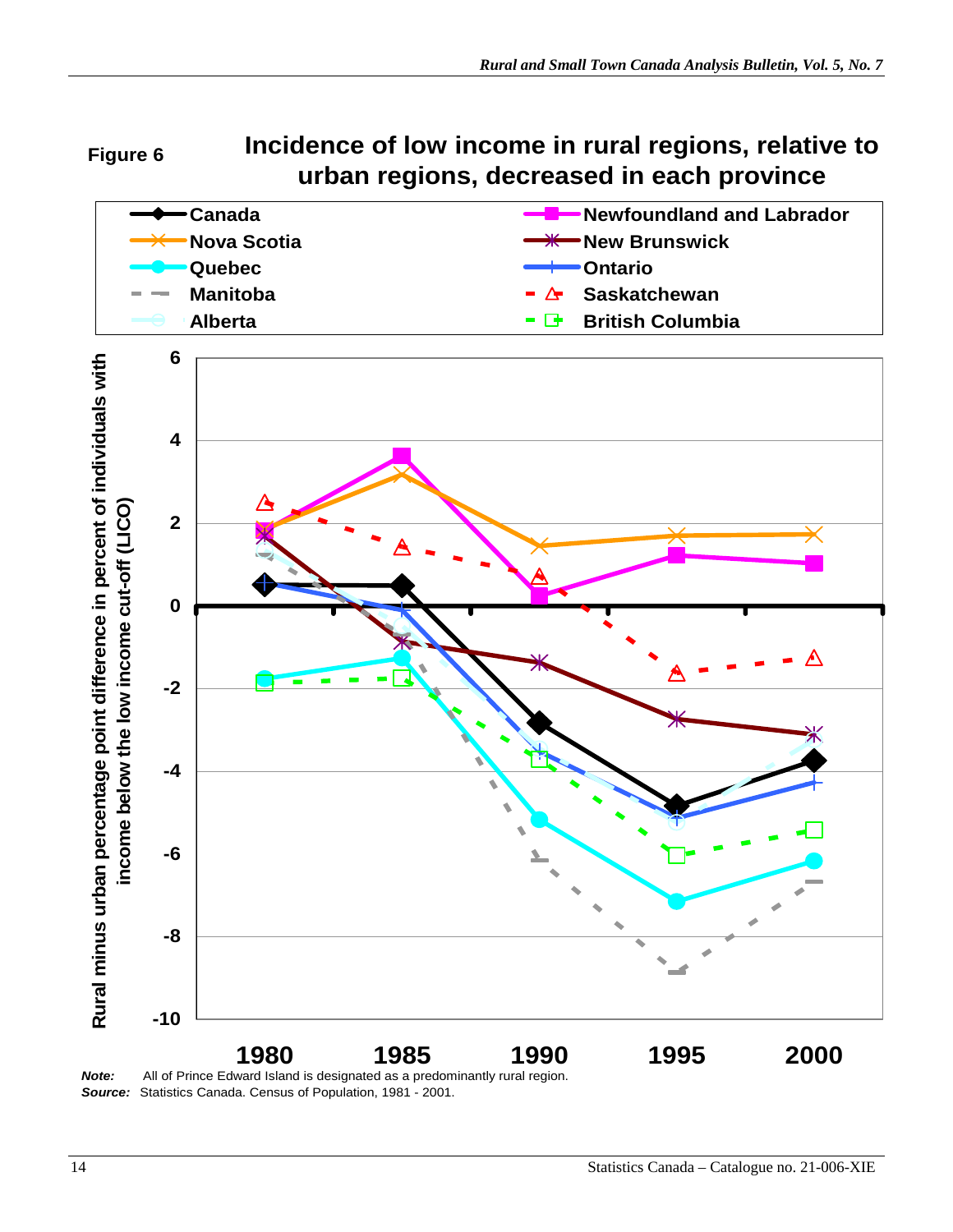## **References**

- Alasia, Alessandro and Neil Rothwell. (2003) "The Rural/Urban Divide is not Changing: Income Disparities Persist." **Rural and Small Town Canada Analysis Bulletin** Vol. 4, No. 4 (Ottawa: Statistics Canada, Catalogue. no. 21-006-XIE). (www.statcan.ca/english/freepub/21- 006-XIE/free.htm).
- Bollman, Ray D. and Brian Biggs. (1992) "Rural and Small Canada: An Overview." In Bollman, Ray D. (ed.) **Rural and Small Town Canada.** (Toronto: Thompson Educational Publishing Inc.), pp. 3-44.
- Cotton, Cathy. (2001) **Recent Developments in the Low Income Cut-offs.** (Ottawa: Statistics Canada, Income Statistics Division, Catalogue No.75F002MIE-01003).
- du Plessis, Valerie, Roland Beshiri, Ray D. Bollman and Heather Clemenson. (2001) "Definitions of Rural." **Rural and Small Town Canada Analysis Bulletin** Vol. 3, No. 3 (Ottawa:

Statistics Canada, Catalogue. no. 21-006-XIE). (www.statcan.ca/english/freepub/21-006-XIE/free.htm).

- Fellegi, I. P. (1997) **On Poverty and Low Income**. (Ottawa: Statistics Canada, Catalogue no. 13F0027XIE).
- Heisz, Andrew. (2001) "Low income intensity: urban and rural families". **Perspectives on labour and income** (Ottawa: Statistics Canada, Catalogue no. 75-001-XIE, Vol. 2, No. 6).
- Rupnik, Carlo, Margaret Thompson-James and Ray D. Bollman (2001) "Measuring Economic Well-Being of Rural Canadians Using Income Indicators." **Rural and Small Town Canada Analysis Bulletin** Vol. 2, No. 5 (Ottawa: Statistics Canada, Catalogue. no. 21-006-XIE) (www.statcan.ca/english/freepub/21-006-XIE/free.htm).
- Singh, Vik. (2002) "Rural Income Disparities: A Comparison across the Provinces." **Rural and Small Town Canada Analysis Bulletin** Vol. 3, No. 7 (Ottawa: Statistics Canada, Catalogue. no. 21-006-XIE) (www.statcan.ca/english/freepub/21-006- XIE/free.htm).

Vik Singh is an analyst in the Culture, Tourism and Centre for Education Statistics Division, Statistics Canada. He prepared this bulletin when he worked in the research and rural data section, Agriculture Division, Statistics Canada.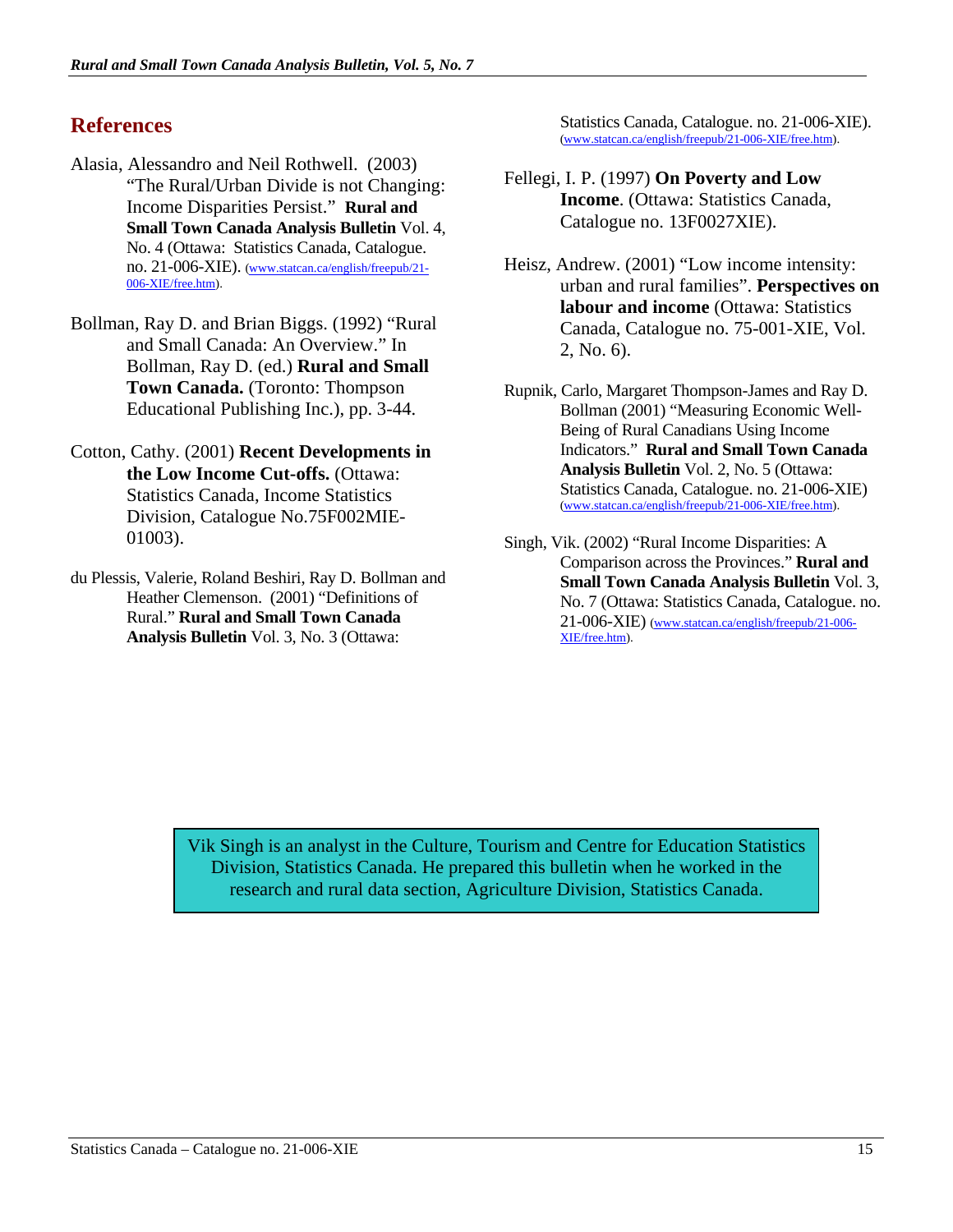|                                                     |             | Income growth / decline over time |                    |                    |                    |                      |                                            |                              |                            |                 |                                 |                  |                  |  |
|-----------------------------------------------------|-------------|-----------------------------------|--------------------|--------------------|--------------------|----------------------|--------------------------------------------|------------------------------|----------------------------|-----------------|---------------------------------|------------------|------------------|--|
| <b>Predominantly rural</b><br>regions in:           |             |                                   |                    |                    |                    | Average              | Above the                                  | Annualized<br>rate of income | Percent change over period |                 |                                 |                  |                  |  |
|                                                     |             |                                   |                    |                    |                    | Canadian             | growth                                     | Over 5 years                 |                            |                 |                                 | Over 20 years    |                  |  |
|                                                     | 1980        | 1985                              | 1990               | 1995               | 2000               | 1980 to<br>2000      | rural<br>average?                          | 1980 to 2000                 | 1980 to<br>1985            | 1990            | 1985 to 1990 to 1995 to<br>1995 | 2000             | 1980 to 2000     |  |
|                                                     |             |                                   |                    |                    |                    |                      |                                            |                              |                            |                 |                                 |                  |                  |  |
| Canada                                              | 15,507      | 15,561                            | 17.764             | 17,543             | 19,491             | 17.173               |                                            | 5.9                          | 0.4                        | 14.2            | $-1.2$                          | 11.1             | 25.7             |  |
| <b>Newfoundland and Labrador</b>                    | 11,292      | 11.173                            | 13,659             | 13.860             | 15.529             | 13.103               | <b>No</b>                                  | 8.3                          | $-1.1$                     | 22.2            | 1.5                             | 12.0             | 37.5             |  |
| <b>Prince Edward Island</b>                         | 13,182      | 14,229                            | 16,752             | 16,668             | 18,353             | 15,837               | <b>No</b>                                  | 8.6                          | 7.9                        | 17.7            | $-0.5$                          | 10.1             | 39.2             |  |
| Nova Scotia                                         | 12,681      | 14.190                            | 16.020             | 15.479             | 17.199             | 15.114               | No                                         | 7.9                          | 11.9                       | 12.9            | $-3.4$                          | 11.1             | 35.6             |  |
| <b>New Brunswick</b>                                | 13,022      | 13,977                            | 16,316             | 16.201             | 18,212             | 15.546               | <b>No</b>                                  | 8.7                          | 7.3                        | 16.7            | $-0.7$                          | 12.4             | 39.8             |  |
| Quebec                                              | 14,091      | 14,011                            | 16,364             | 16,098             | 18,086             | 15.730               | No                                         | 6.4                          | $-0.6$                     | 16.8            | $-1.6$                          | 12.3             | 28.3             |  |
| Ontario                                             | 16,143      | 17,241                            | 19,928             | 19,138             | 21,450             | 18,780               | Yes                                        | 7.4                          | 6.8                        | 15.6            | $-4.0$                          | 12.1             | 32.9             |  |
| Manitoba                                            | 14,018      | 14,592                            | 15,973             | 15,930             | 17,222             | 15,547               | <b>No</b>                                  | 5.3                          | 4.1                        | 9.5             | $-0.3$                          | 8.1              | 22.9             |  |
| Saskatchewan                                        | 15,868      | 15,151                            | 15,792             | 16,233             | 17,365             | 16.082               | No                                         | 2.3                          | $-4.5$                     | 4.2             | 2.8                             | 7.0              | 9.4              |  |
| Alberta                                             | 17,763      | 17,179                            | 18,251             | 18,154             | 20,835             | 18.436               | Yes                                        | 4.1                          | $-3.3$                     | 6.2             | $-0.5$                          | 14.8             | 17.3             |  |
| <b>British Columbia</b>                             | 18,917      | 17,184                            | 19,697             | 19,542             | 20,742             | 19,216               | Yes                                        | 2.3                          | $-9.2$                     | 14.6            | $-0.8$                          | 6.1              | 9.6              |  |
| Predominantly urban and<br>intermediate regions in: | 1980        | 1985                              | 1990               | 1995               | 2000               | Average<br>1980-2000 | Above the<br>Canadian<br>urban<br>average? | 1980 to 2000                 | 1980 tol<br>1985           | 1990            | 1985 to 1990 to 1995 to<br>1995 | 2000             | 1980 to 2000     |  |
| Canada                                              | 19,940      | 20,383                            | 22,492             | 21.268             | 24,248             | 21.666               |                                            | 5.0                          | 2.2                        | 10.3            | $-5.4$                          | 14.0             | 21.6             |  |
| <b>Newfoundland and Labrador</b>                    | 13,702      | 14,355                            | 17,027             | 16,821             | 19,162             | 16,213               | <b>No</b>                                  | 8.7                          | 4.8                        | 18.6            | $-1.2$                          | 13.9             | 39.9             |  |
| <b>Prince Edward Island</b>                         |             |                                   |                    |                    |                    |                      |                                            |                              |                            |                 |                                 |                  |                  |  |
| Nova Scotia                                         | .<br>17,746 | $\cdots$<br>19.609                | $\cdots$<br>21.320 | $\cdots$<br>20,168 | $\cdots$<br>22.938 | .<br>20.356          | $\cdots$<br>No                             | $\cdots$<br>6.6              | $\cdots$<br>10.5           | $\cdots$<br>8.7 | $\cdots$<br>$-5.4$              | $\cdots$<br>13.7 | $\cdots$<br>29.3 |  |
| <b>New Brunswick</b>                                | 16,246      | 16,589                            | 19,067             | 18,325             | 20,432             | 18.132               | No                                         | 5.9                          | 2.1                        | 14.9            | $-3.9$                          | 11.5             | 25.8             |  |
| Quebec                                              | 18,179      | 18,412                            | 20,342             | 19,258             | 21,827             | 19,604               | <b>No</b>                                  | 4.7                          | 1.3                        | 10.5            | $-5.3$                          | 13.3             | 20.1             |  |
| Ontario                                             | 20,386      | 21,676                            | 24,185             | 22,523             | 25,870             | 22,928               | Yes                                        | 6.1                          | 6.3                        | 11.6            | $-6.9$                          | 14.9             | 26.9             |  |
| <b>Manitoba</b>                                     | 19,122      | 19,664                            | 20.479             | 19.768             | 22,104             | 20.227               | No                                         | 3.7                          | 2.8                        | 4.1             | $-3.5$                          | 11.8             | 15.6             |  |
| Saskatchewan                                        |             |                                   | 19,988             | 19,573             |                    | 19,965               | <b>No</b>                                  | 2.8                          | $-0.6$                     | 3.7             | $-2.1$                          | 10.4             | 11.6             |  |
| Alberta                                             | 19,377      | 19,269<br>21,681                  |                    | 21,657             | 21,616<br>25,750   | 22,872               | Yes                                        | 3.0                          | $-5.4$                     | 3.1             | $-3.1$                          | 18.9             | 12.4             |  |
| <b>British Columbia</b>                             | 22,919      |                                   | 22,350<br>23.788   |                    |                    | 22.999               | Yes                                        | 1.5                          | $-7.1$                     | 11.8            | $-4.7$                          | 7.4              | 6.2              |  |
|                                                     | 22,913      | 21,285                            |                    | 22,671             | 24,341             |                      |                                            |                              |                            |                 |                                 |                  |                  |  |

#### **Appendix Table 1: Per capita income in rural and urban regions, Canada and Provinces, 1980 - 2000**

|                             | Rural-urban income gap<br>(constant \$2000) |          |          |          |          |                      | Change in rural-urban income gap<br>(constant \$2000) |          |                                         |       |          |              |
|-----------------------------|---------------------------------------------|----------|----------|----------|----------|----------------------|-------------------------------------------------------|----------|-----------------------------------------|-------|----------|--------------|
|                             | 1980                                        | 1985     | 1990     | 1995     | 2000     | Average<br>1980-2000 | Above the<br>Canadian<br>average?                     | 1985     | 1980 to 1985 to 1990 to 1995 to<br>1990 | 1995  | 2000     | 1980 to 2000 |
| Canada                      | $-4,433$                                    | $-4.821$ | $-4,728$ | $-3,725$ | $-4.757$ | $-4,493$             |                                                       | $-389$   | 94                                      | 1,002 | $-1,032$ | $-324$       |
| Newfoundland and Labrador   | $-2,409$                                    | $-3.181$ | $-3,368$ | $-2,960$ | $-3,633$ | $-3.110$             | <b>No</b>                                             | $-772$   | $-187$                                  | 408   | $-673$   | $-1,223$     |
| <b>Prince Edward Island</b> | $\cdots$                                    | $\cdots$ | $\cdots$ | $\cdots$ | $\cdots$ | $\cdots$             | $\cdots$                                              | $\cdots$ | $\cdots$                                |       | $\cdots$ | $\cdots$     |
| Nova Scotia                 | $-5,065$                                    | $-5.419$ | $-5.300$ | $-4,689$ | $-5.739$ | $-5,242$             | Yes                                                   | $-354$   | 119                                     | 611   | $-1.049$ | $-674$       |
| <b>New Brunswick</b>        | $-3.224$                                    | $-2.612$ | $-2.751$ | $-2.123$ | $-2.220$ | $-2.586$             | No                                                    | 612      | $-139$                                  | 628   | $-97$    | 1.003        |
| Quebec                      | $-4,088$                                    | $-4.401$ | $-3,979$ | $-3,160$ | $-3.741$ | $-3.874$             | No                                                    | $-313$   | 422                                     | 818   | $-580$   | 347          |
| Ontario                     | $-4,243$                                    | $-4.435$ | $-4.257$ | $-3,386$ | $-4.420$ | $-4.148$             | <b>No</b>                                             | $-192$   | 177                                     | 872   | $-1.034$ | $-177$       |
| <b>Manitoba</b>             | $-5,104$                                    | $-5.073$ | $-4.507$ | $-3,837$ | $-4,882$ | $-4,680$             | Yes                                                   | 32       | 566                                     | 669   | $-1,044$ | 222          |
| Saskatchewan                | $-3,509$                                    | $-4.118$ | $-4.195$ | $-3,340$ | $-4.251$ | $-3.883$             | No                                                    | $-609$   | $-77$                                   | 855   | $-911$   | $-743$       |
| Alberta                     | $-5,156$                                    | $-4,502$ | $-4,100$ | $-3,503$ | $-4.916$ | $-4,435$             | <b>No</b>                                             | 654      | 403                                     | 596   | $-1,412$ | 241          |
| <b>British Columbia</b>     | $-3,996$                                    | $-4,101$ | $-4,091$ | $-3.129$ | $-3,599$ | $-3,783$             | No                                                    | $-104$   | 10                                      | 962   | $-470$   | 397          |

*Notes:* 

1: A negative change in the rural - urban income gap means that the gap increased.<br>2: Average is (1980 + 1985 + 1990 + 1995 + 2000) / 5.<br>**Source**: Statistics Canada, Census of Population, 1981 to 2001.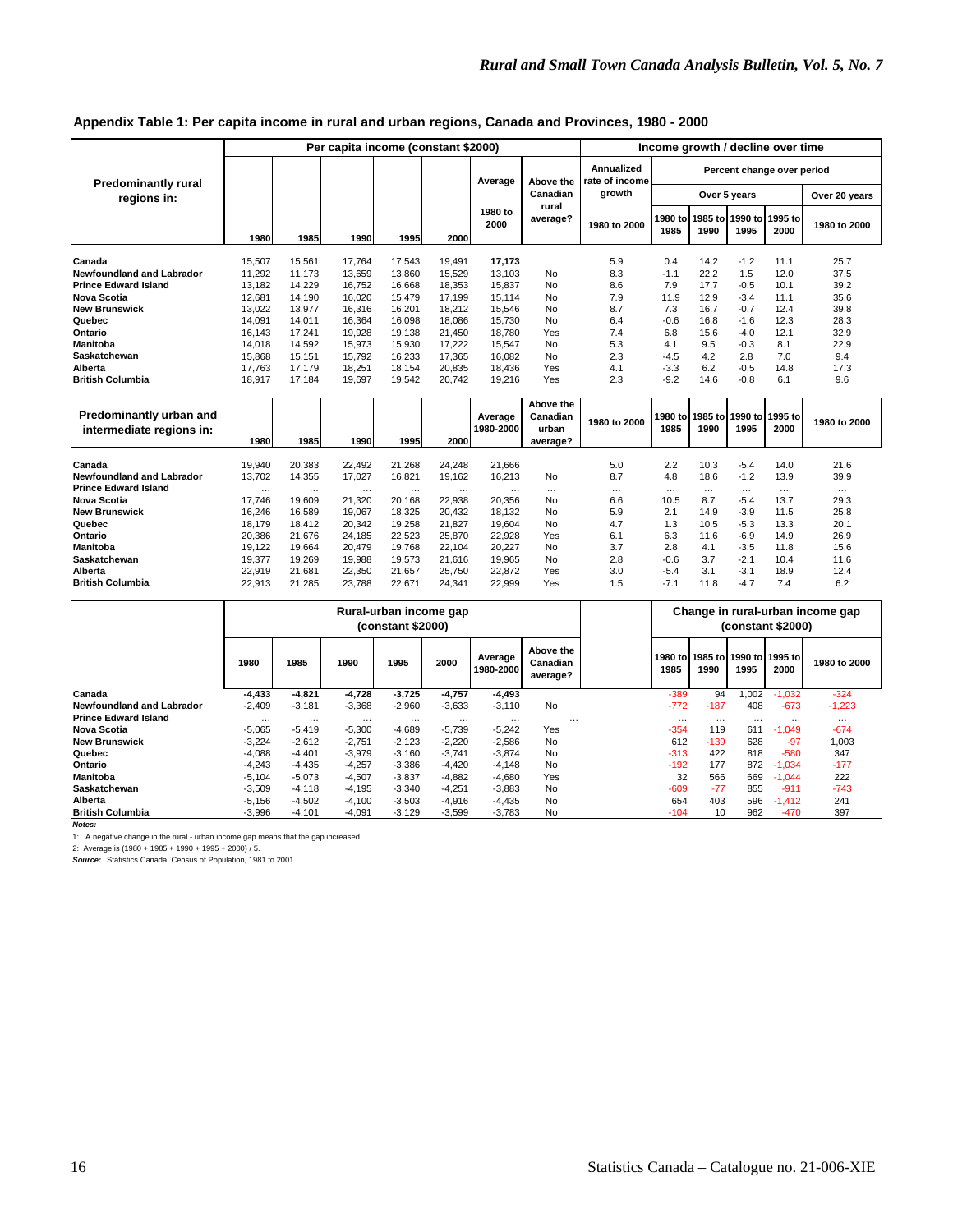|                                                     | Percent of individuals living below the low income cut-off |          |          |             |          |          |                                                | Percentage point change in percent of<br>individuals living below the LICO |                         |                                    |                 |                 |
|-----------------------------------------------------|------------------------------------------------------------|----------|----------|-------------|----------|----------|------------------------------------------------|----------------------------------------------------------------------------|-------------------------|------------------------------------|-----------------|-----------------|
| Predominantly rural regions in:                     | 1980                                                       | 1985     | 1990     | 1995        | 2000     | Average  | Above the<br><b>Canadian rural</b><br>average? | 1985                                                                       | 1990                    | 1980 tol 1985 tol 1990 tol<br>1995 | 1995 to<br>2000 | 1980 to<br>2000 |
| Canada                                              | 16.2                                                       | 17.3     | 13.8     | 16.3        | 13.6     | 15.4     |                                                |                                                                            | -3                      | 2                                  | -3              | -3              |
| <b>Newfoundland and Labrador</b>                    | 22.0                                                       | 24.9     | 17.1     | 21.9        | 19.3     | 21.0     | Yes                                            | 3                                                                          | -8                      | 5                                  | -3              | -3              |
| <b>Prince Edward Island</b>                         | 17.7                                                       | 15.5     | 12.9     | 15.2        | 12.6     | 14.8     | <b>No</b>                                      | $-2$                                                                       | -3                      | 2                                  | -3              | $-5$            |
| Nova Scotia                                         | 17.3                                                       | 17.7     | 15.5     | 19.4        | 17.3     | 17.4     | Yes                                            | $\Omega$                                                                   | $-2$                    | 4                                  | $-2$            | $\mathbf 0$     |
| <b>New Brunswick</b>                                | 19.3                                                       | 19.1     | 16.0     | 18.4        | 15.0     | 17.6     | Yes                                            | $\Omega$                                                                   | -3                      | 2                                  | -3              | $-4$            |
| Quebec                                              | 17.1                                                       | 19.5     | 15.1     | 18.0        | 14.3     | 16.8     | Yes                                            | $\overline{2}$                                                             | -4                      | 3                                  | -4              | -3              |
| Ontario                                             | 14.4                                                       | 13.3     | 10.3     | 13.6        | 10.9     | 12.5     | <b>No</b>                                      | $-1$                                                                       | -3                      | 3                                  | -3              | $-3$            |
| <b>Manitoba</b>                                     | 19.1                                                       | 18.3     | 15.0     | 15.4        | 13.6     | 16.3     | Yes                                            | $-1$                                                                       | -3                      | 0                                  | $-2$            | $-6$            |
| Saskatchewan                                        | 18.3                                                       | 19.7     | 17.9     | 17.6        | 15.2     | 17.7     | Yes                                            | 1                                                                          | $-2$                    | $\Omega$                           | $-2$            | -3              |
| Alberta                                             | 14.5                                                       | 16.2     | 14.3     | 14.9        | 11.6     | 14.3     | <b>No</b>                                      | $\overline{2}$                                                             | $-2$                    |                                    | -3              | -3              |
| <b>British Columbia</b>                             | 12.4                                                       | 16.9     | 13.1     | 16.1        | 14.5     | 14.6     | No                                             | 5                                                                          | -4                      | 3                                  | $-2$            | $\overline{2}$  |
| Predominantly urban and<br>intermediate regions in: | 1980                                                       | 1985     | 1990     | <b>1995</b> | 2000     | Average  | Above the<br>Canadian<br>urban<br>average?     | 1985                                                                       | 1980 to 1985 to<br>1990 | 1990 to<br>1995                    | 1995 to<br>2000 | 1980 to<br>2000 |
| Canada                                              | 15.6                                                       | 16.8     | 16.7     | 21.2        | 17.3     | 17.5     |                                                |                                                                            | $\Omega$                | 5                                  | -4              | $\overline{2}$  |
| <b>Newfoundland and Labrador</b>                    | 20.1                                                       | 21.3     | 16.8     | 20.7        | 18.3     | 19.5     | Yes                                            | 1                                                                          | -4                      | 4                                  | $-2$            | $-2$            |
| <b>Prince Edward Island</b>                         | $\cdots$                                                   | $\cdots$ | $\cdots$ | $\cdots$    | $\cdots$ | $\cdots$ | $\cdots$                                       | $\cdots$                                                                   |                         |                                    |                 | .               |
| Nova Scotia                                         | 15.5                                                       | 14.5     | 14.1     | 17.7        | 15.5     | 15.5     | <b>No</b>                                      | $-1$                                                                       | 0                       | 4                                  | $-2$            | $\mathbf 0$     |
| <b>New Brunswick</b>                                | 17.6                                                       | 20.0     | 17.3     | 21.2        | 18.1     | 18.8     | Yes                                            | $\overline{2}$                                                             | -3                      | 4                                  | -3              | $\mathbf{1}$    |
| Quebec                                              | 18.9                                                       | 20.8     | 20.3     | 25.1        | 20.5     | 21.1     | Yes                                            | $\overline{2}$                                                             | $\Omega$                | 5                                  | -5              | $\overline{2}$  |
| Ontario                                             | 13.9                                                       | 13.4     | 13.8     | 18.7        | 15.2     | 15.0     | <b>No</b>                                      | 0                                                                          | $\Omega$                | 5                                  | -4              | $\mathbf{1}$    |
| <b>Manitoba</b>                                     | 17.9                                                       | 19.0     | 21.2     | 24.3        | 20.2     | 20.5     | Yes                                            |                                                                            | $\overline{2}$          | 3                                  | $-4$            | 2               |
| Saskatchewan                                        | 15.8                                                       | 18.2     | 17.2     | 19.2        | 16.5     | 17.4     | $-$                                            | $\overline{2}$                                                             | $-1$                    | 2                                  | -3              | $\mathbf{1}$    |
| Alberta                                             | 13.1                                                       | 16.6     | 17.8     | 20.2        | 14.8     | 16.5     | No                                             | 4                                                                          |                         | 2                                  | $-5$            | 2               |
| <b>British Columbia</b>                             | 14.2                                                       | 18.7     | 16.8     | 22.1        | 19.9     | 18.3     | Yes                                            | $\overline{4}$                                                             | $-2$                    | 5                                  | $-2$            | 6               |

#### **Appendix Table 2: Incidence of low income in rural and urban regions, Canada and Provinces, 1980 - 2000**

|                             | Rural minus urban percentage point difference in incidence of low<br>income |          |          |          |          |          |  |  |  |  |
|-----------------------------|-----------------------------------------------------------------------------|----------|----------|----------|----------|----------|--|--|--|--|
|                             | 1980                                                                        | 1985     | 1990     | 1995     | 2000     | Average  |  |  |  |  |
| Canada                      | 0.5                                                                         | 0.5      | $-2.8$   | $-4.8$   | $-3.7$   | $-2.1$   |  |  |  |  |
| Newfoundland and Labrador   | 1.8                                                                         | 3.6      | 0.2      | 1.2      | 1.0      | 1.6      |  |  |  |  |
| <b>Prince Edward Island</b> | $\cdots$                                                                    | $\cdots$ | $\cdots$ | $\cdots$ | $\cdots$ | $\cdots$ |  |  |  |  |
| Nova Scotia                 | 1.9                                                                         | 3.2      | 1.5      | 1.7      | 1.7      | 2.0      |  |  |  |  |
| <b>New Brunswick</b>        | 1.7                                                                         | $-0.9$   | $-1.4$   | $-2.7$   | $-3.1$   | $-1.3$   |  |  |  |  |
| Quebec                      | $-1.8$                                                                      | $-1.3$   | $-5.2$   | $-7.2$   | $-6.2$   | $-4.3$   |  |  |  |  |
| Ontario                     | 0.6                                                                         | $-0.1$   | $-3.5$   | $-5.1$   | $-4.3$   | $-2.5$   |  |  |  |  |
| Manitoba                    | 1.2                                                                         | $-0.7$   | $-6.2$   | $-8.9$   | $-6.7$   | $-4.2$   |  |  |  |  |
| Saskatchewan                | 2.5                                                                         | 1.4      | 0.7      | $-1.6$   | $-1.3$   | 0.4      |  |  |  |  |
| Alberta                     | 1.3                                                                         | $-0.5$   | $-3.5$   | $-5.2$   | $-3.2$   | $-2.2$   |  |  |  |  |
| <b>British Columbia</b>     | $-1.9$                                                                      | $-1.8$   | $-3.7$   | $-6.0$   | $-5.4$   | $-3.8$   |  |  |  |  |

*Notes:* 

1: The incidence of low income is the percent of individuals living below the low income cut-off (LICO).

2: Average is (1980 + 1985 + 1990 + 1995 + 2000) / 5. 3: "…" not applicable (all of Prince Edward Island is designated as "predominantly rural").

*Source:* Statistics Canada. Census of Population, 1981, 1986, 1991, 1996 and 2001.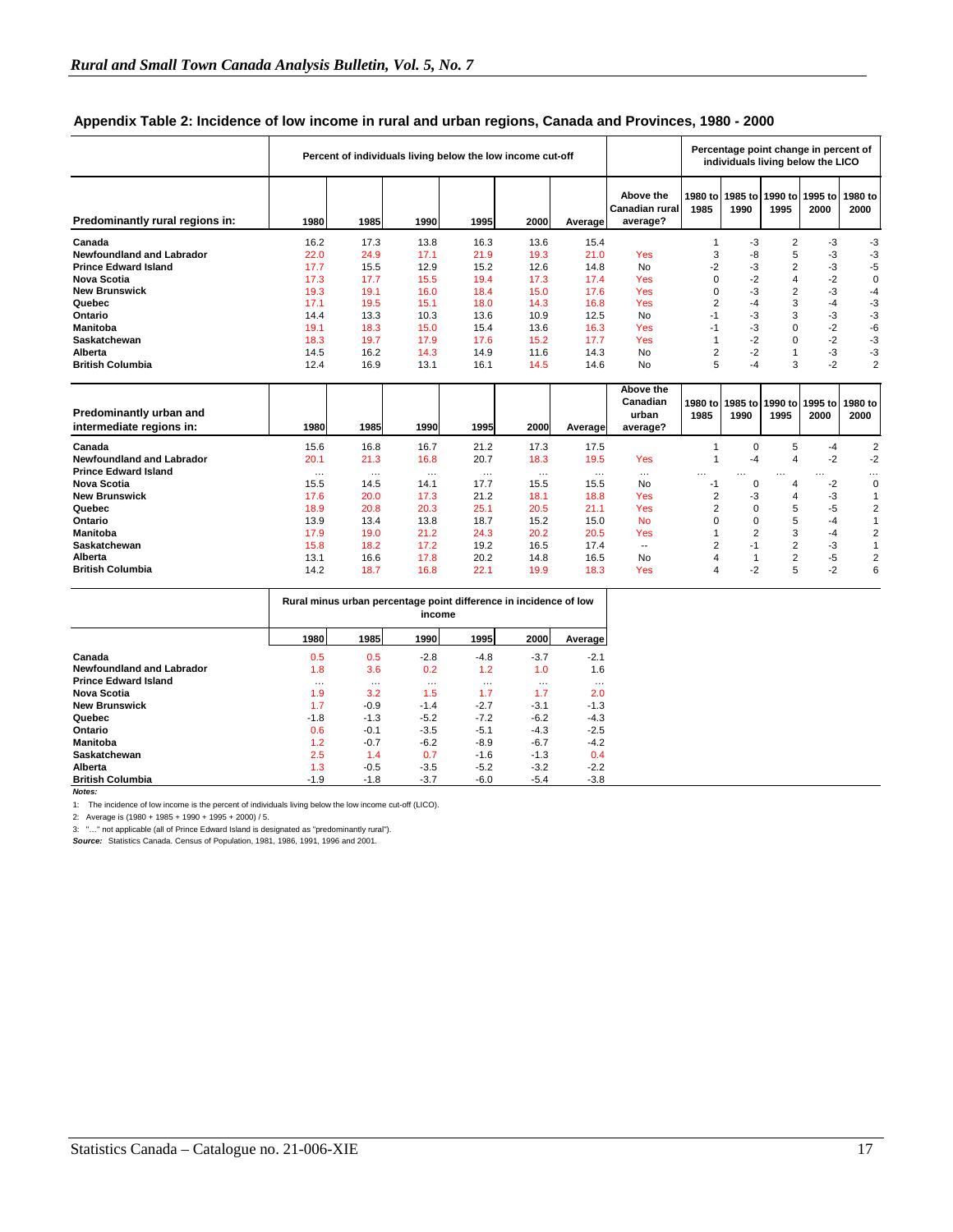# **Rural and Small Town Canada Analysis Bulletins (Cat. no. 21-006-XIE)**

### **Volume 1**

- **No. 1: Rural and Small Town Population is Growing in the 1990s**  Robert Mendelson and Ray D. Bollman
- **No. 2: Employment Patterns in the Non-Metro Workforce**  Robert Mendelson
- **No. 3: The Composition of Business Establishments in Smaller and Larger Communities in Canada**  Robert Mendelson
- **No. 4: Rural and Urban Household Expenditure Patterns for 1996**  Jeff Marshall and Ray D. Bollman
- **No. 5: How Far to the Nearest Physician?**  Edward Ng, Russell Wilkins, Jason Pole and Owen B. Adams
- **No. 6: Factors Associated with Local Economic Growth**  Ray D. Bollman
- **No. 7: Computer Use and Internet Use by Members of Rural Households**  Margaret Thompson-James
- **No. 8: Geographical Patterns of Socio-Economic Well-Being of First Nations Communities**  Robin P. Armstrong

## **Volume 2**

- **No. 1: Factors Associated with Female Employment Rates in Rural and Small Town Canada**  Esperanza Vera-Toscano, Euan Phimister and Alfons Weersink
- **No. 2: Population Structure and Change in Predominantly Rural Regions**  Roland Beshiri and Ray D. Bollman
- **No. 3: Rural Youth Migration Between 1971 and 1996**  Juno Tremblay
- **No. 4: Housing Conditions in Predominantly Rural Regions**  Carlo Rupnik, Juno Tremblay and Ray D. Bollman
- **No. 5: Measuring Economic Well-Being of Rural Canadians Using Income Indicators**  Carlo Rupnik, Margaret Thompson-James and Ray D. Bollman
- **No. 6: Employment Structure and Growth in Rural and Small Town Canada: An Overview**  Roland Beshiri
- **No. 7: Employment Structure and Growth in Rural and Small Town Canada: The Primary Sector**  Roland Beshiri
- **No. 8: Employment Structure and Growth in Rural and Small Town Canada: The Manufacturing Sector**

Roland Beshiri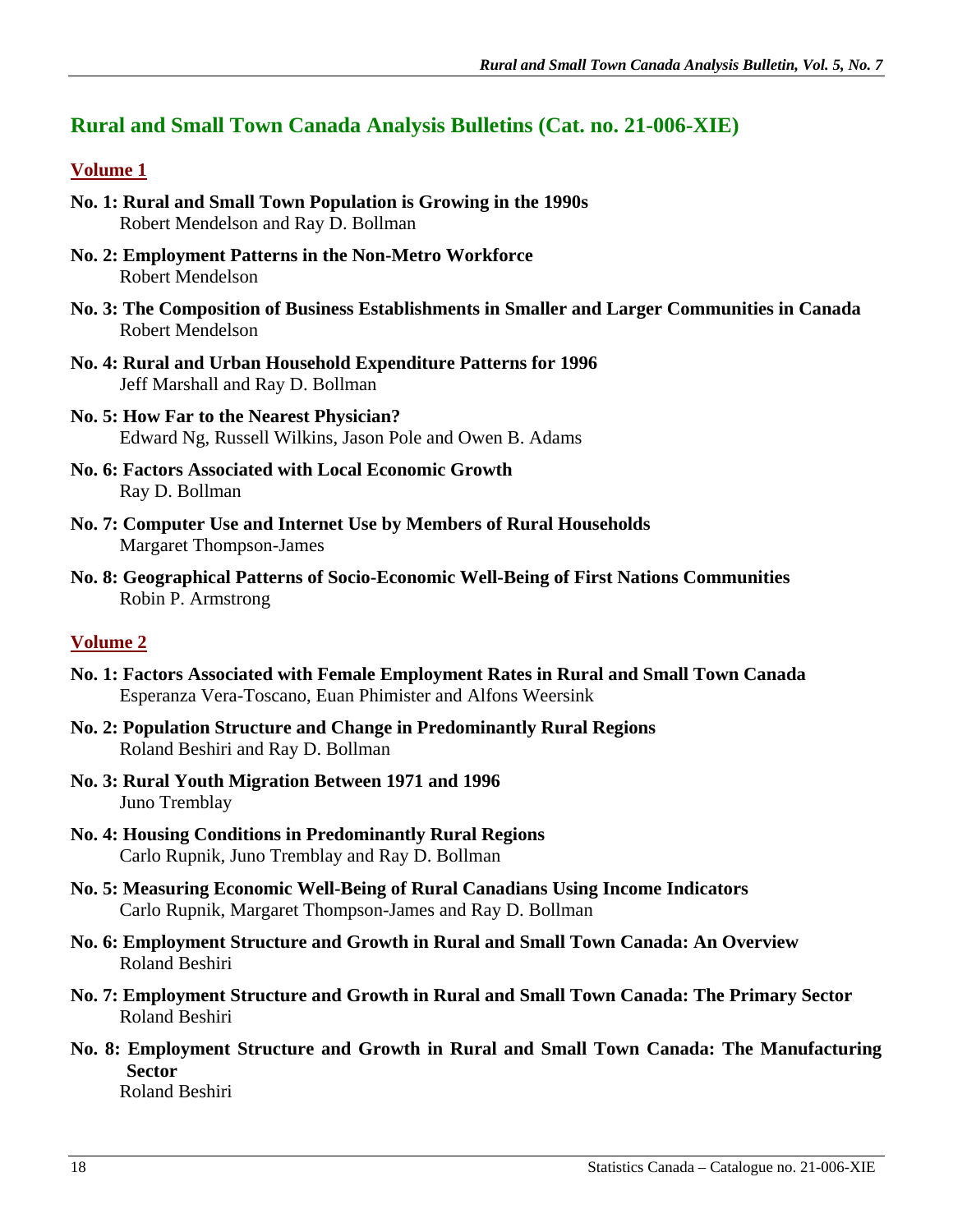## **Rural and Small Town Canada Analysis Bulletins (Cat. no. 21-006-XIE) (continued)**

#### **Volume 3**

- **No. 1: Employment Structure and Growth in Rural and Small Town Canada: The Producer Services Sector**  Roland Beshiri
- **No. 2: Urban Consumption of Agricultural Land**  Nancy Hofmann
- **No. 3: Definitions of Rural**  Valerie du Plessis et al
- **No. 4: Employment in Rural and Small Town Canada: An Update to 2000**  Neil Rothwell
- **No. 5: Information and Communication Technologies in Rural Canada**  Louise M<sup>c</sup>Laren
- **No. 6: Migration To and From Rural and Small Town Canada**  Neil Rothwell et al
- **No. 7: Rural Income Disparities in Canada: A Comparison Across the Provinces**  Vik Singh
- **No. 8: Seasonal Variation in Rural Employment**  Neil Rothwell

#### **Volume 4**

- **No. 1: Part-time Employment in Rural Canada**  Justin Curto and Neil Rothwell
- **No. 2: Immigrants in Rural Canada**  Roland Beshiri and Emily Alfred
- **No. 3: The Gender Balance of Employment in Rural and Small Town Canada**  Justin Curto and Neil Rothwell
- **No. 4: The Rural / Urban Divide is not Changing: Income Disparities Persist**  Alessandro Alasia and Neil Rothwell
- **No. 5: Rural and Urban Educational Attainment: An Investigation of Patterns and Trends, 1981-1996**  Alessandro Alasia
- **No. 6: The Health of Rural Canadians: A Rural-Urban Comparison of Health Indicators**  Verna Mitura and Ray Bollman
- **No. 7: Rural Economic Diversification A Community and Regional Approach**  Marjorie Page and Roland Beshiri
- **No. 8: More Than Just Farming: Employment in Agriculture and Agri-Food in Rural and Urban Canada**

Barbara Keith